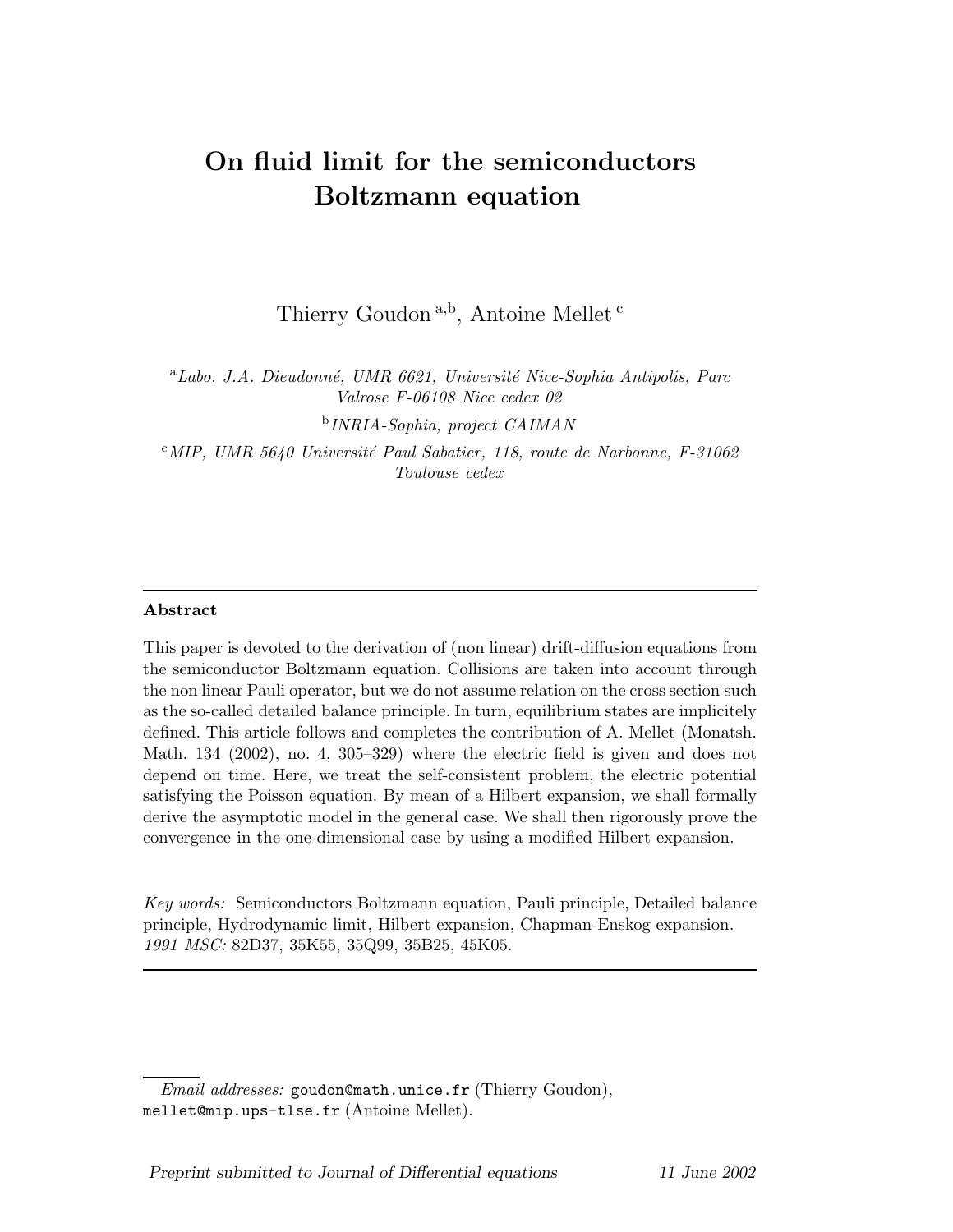#### 1 Introduction

Our study starts from the following system of equations, in which the unknowns are the function  $f^{\varepsilon}(x, k, t)$  and the potential  $V^{\varepsilon}(x, t)$ :

$$
\begin{cases}\n\partial_t f^\varepsilon + \frac{1}{\varepsilon} (v(k) \cdot \nabla_x f^\varepsilon + \nabla_x V^\varepsilon \cdot \nabla_k f^\varepsilon) = \frac{1}{\varepsilon^2} Q(f^\varepsilon) & \text{for } x \in \Omega, \, k \in B, \, t \in \mathbb{R}^+, \\
\Delta V^\varepsilon = \int_B f^\varepsilon(x, k, t) \, \mathrm{d}k - D(x) & \text{for } x \in \Omega, \, t \in \mathbb{R}^+, \\
f^\varepsilon(x, k, 0) = f_{in}(x, k) & \text{for } x \in \Omega, \, k \in B. \\
\end{cases}
$$
\n(1)

Such a system naturally arises when modeling the electrons transport in a semiconductor device. Precisely,  $f^{\varepsilon}(x, k, t)$  is the probability to find an electron with wave vector  $k \in B$  and position  $x \in \Omega$ , at time  $t \geq 0$ . Here, the space variable x lies in some bounded subset  $\Omega$  of  $\mathbb{R}^N$ . In order to avoid difficulties related to boundary conditions, we shall deal with periodic boundary conditions: we set  $\Omega = \mathbb{R}^N / L$ , where L is a lattice of  $\mathbb{R}^N$ . The wave vector variable  $k$  lies in the first Brillouin zone,  $B$ , which can be essentially seen as a torus in  $\mathbb{R}^N$ . Then, the set B is considered as endowed with the normalized Lebesgue measure

$$
\int_B \, \mathrm{d}k = 1.
$$

The velocity of the particles is defined by a smooth function of the wave vector, which derives from an energy functional,  $k \in B \longmapsto v(k) = \nabla_k \mathcal{E}(k) \in \mathbb{R}^N$ . The right hand side in the first equation of (1) describes interactions phenomena of the particles within the device, in particular collisions with impurities, phonons or other particles. It takes the form of a nonlinear operator, non local with respect to the variable k. It will be described more precisely in a few lines. An important feature is the mass conservation property which means that

$$
\int_{B} Q(f) \, \mathrm{d}k = 0 \tag{2}
$$

holds (at least formally). Accordingly, the solution satisfies

$$
\int_{\Omega} \int_{B} f^{\varepsilon} \, \mathrm{d}k \, \mathrm{d}x = \int_{\Omega} \int_{B} f_{in} \, \mathrm{d}k \, \mathrm{d}x.
$$

On the other hand, the electrons are also submitted to an electric field  $E^{\varepsilon}$  =  $\nabla_x V^{\varepsilon}$ , coupled to the probability  $f^{\varepsilon}$  via the Poisson equation. The function D is a given (nonnegative) doping profile. Throughout the paper, we assume that D is a regular function, say  $C^{\infty}(\Omega)$ . We therefore assume in what follows that

$$
\int_{\Omega} D \, \mathrm{d}x = \int_{\Omega} \int_{B} f_{in} \, \mathrm{d}k \, \mathrm{d}x,
$$

so that the Poisson equation with periodic boundary conditions makes sense (note however that the case of null boundary conditions can be treated simi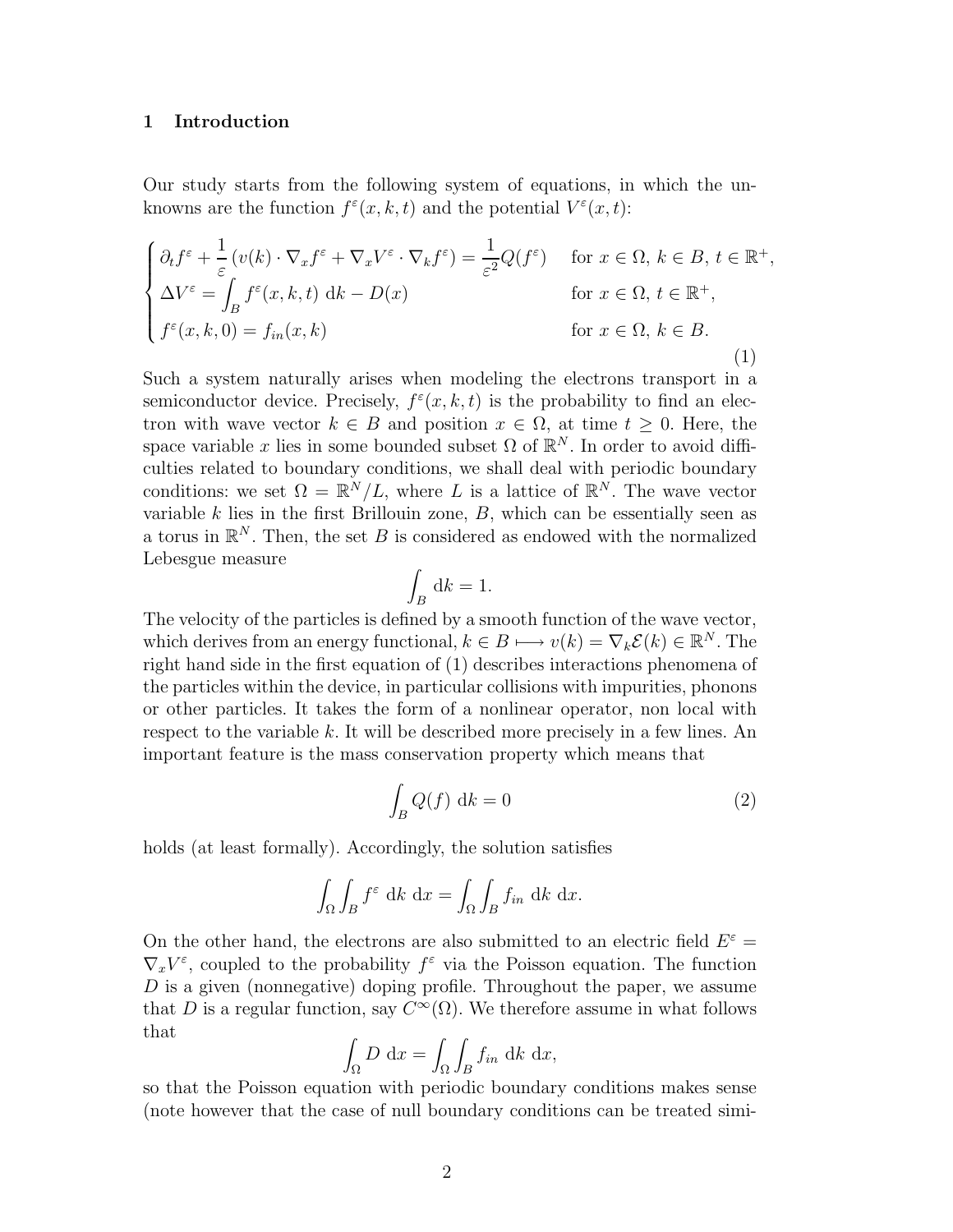larly).

The right-hand-side in (1) is given by the following Boltzmann-Pauli operator

$$
Q(f)(x,k) = \int_{k' \in B} \left( \sigma(x,k,k')(1 - f(k))f(k') - \sigma(x,k',k)(1 - f(k'))f(k) \right) dk',
$$
\n(3)

where we omitted the x-dependence of f for the sake of clarity and  $\sigma$  is a given non negative function. This operator models the collisions against other particles that electrons may suffer when crossing the device whereas the  $(1 - f)$ terms in Q take into account the Pauli exclusion principle. This leads us to deal with distribution functions satisfying naturally  $0 \leq f \leq 1$ . For such bounded functions, (3) clearly makes sense when  $\sigma$  is bounded, since B is finitely measured. Note also that the mass conservation relation (2) is satisfied. The cross-section  $\sigma(x, k, k')$  represents the probability that the scattering event produces a transition of the state of the electron from the state  $k$  to the state k'. All the information on the scattering processes is embodied in this function. Our aim in the present paper is to deal with very general cross section  $\sigma(x, k, k')$ . We quote the papers of F. Poupaud [13], A. Mellet [12] and the references therein for details on the physical background concerning the equation; we also refer to the classical treatise of P. Markowich-C. Ringhofer-C. Schmeiser [11], and the recent lecture notes of P. Degond [3]. More details on solid state physics can be found for instance in N. Ashcroft-N. Mermin [1].

The parameter  $\varepsilon$  involved in (1) is a scaled version of the mean free path between two scattering events. In physical situation, this parameter is small and we are interested in the behaviour of the solutions of (1) as  $\varepsilon$  goes to 0. Precisely, we are interested in a physical situation where the observation length scale is large compared to the mean free path while the observation time scale is large compared to the characteristic time of evolution of the particles. In view of equation (1), one expects that  $f^{\varepsilon}$  converges to an equilibrium state, i.e. a function F satisfying  $Q(F) = 0$ . The characterisation of such functions is therefore an important issue in the asymptotic study of equation (1).

Usually, when modeling collision effects, the so-called detailed balance principle (or microreversibility condition) is assumed; namely, it is supposed that the collision kernel  $\sigma$  fulfills

$$
\sigma(x, k, k') \exp(-\mathcal{E}(k)/(k_B T)) = \sigma(x, k', k) \exp(-\mathcal{E}(k')/(k_B T)), \quad (4)
$$

where  $\mathcal E$  is the energy functional,  $k_B$  is the Boltzmann constant and T, possibly depending on  $x$ , stands for the lattice temperature. In such a situation, the equilibrium states, solutions of  $Q(F) = 0$ , are the following Fermi-Dirac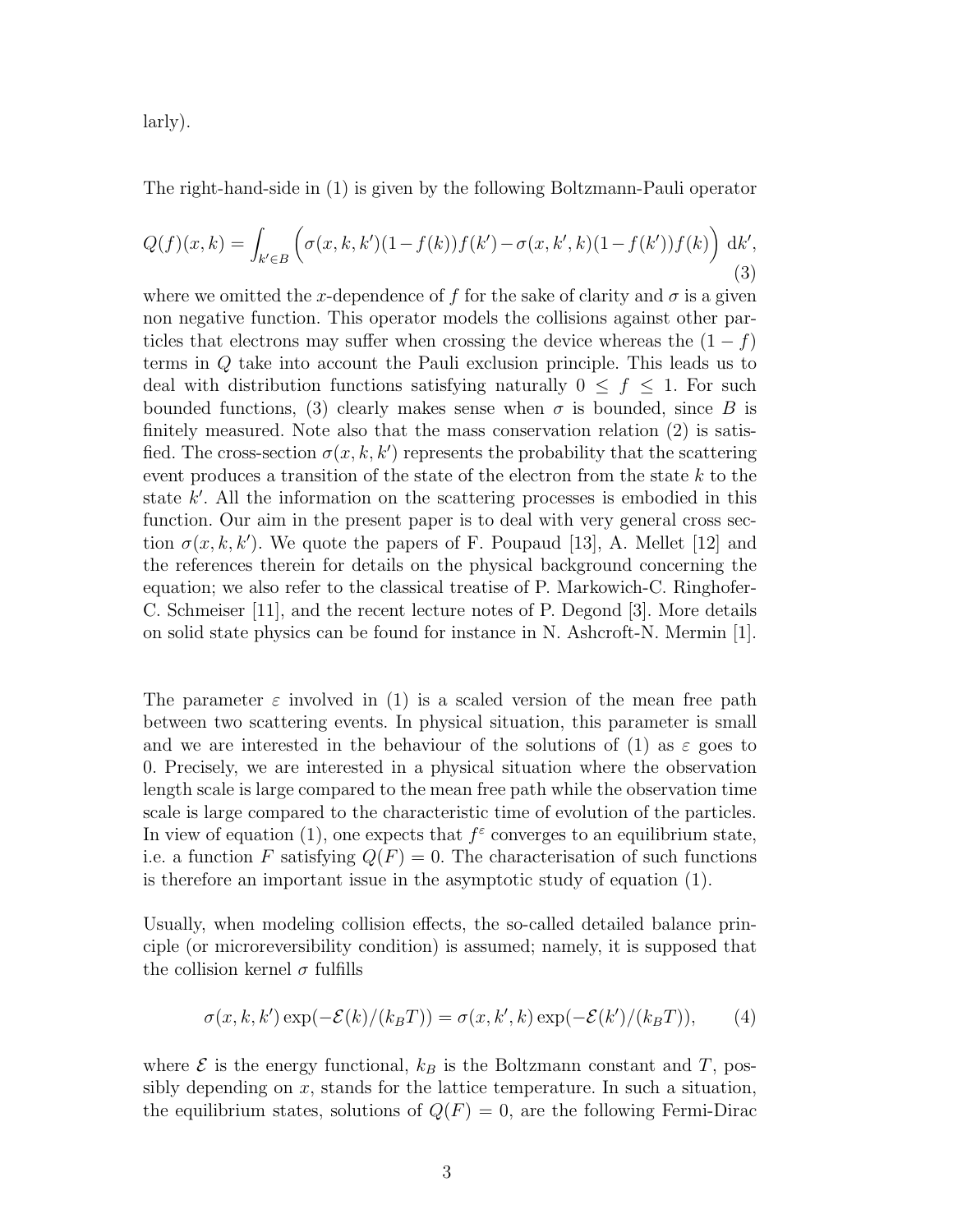distributions

$$
F(\mu, k) = \frac{1}{1 + \exp((\mathcal{E}(k) - \mu)/(k_B T))}
$$

where  $\mu$  is related to the density by  $\rho = \int_B F(\mu, k) \, dk$ . Note that in this situation,  $Q(F)$  vanishes since the integrand  $\sigma(k, k')(1 - F(k))F(k') - \sigma(k', k)(1 F(k')F(k)$  vanishes. The corresponding asymptotic problem has been extensively investigated by F. Golse-F. Poupaud [7], assuming a constant temperature. Our main contribution in this paper is to remove the detailed balance assumption (4). We consider the Boltzmann equation written under general consideration as in (3) and we do not postulate that the system is driven by Fermi-Dirac statistics. Some results in this direction have been obtained in a linear situation by P. Degond-T. Goudon-F. Poupaud [4]. Reference [12] deals with the non-linear Boltzmann-Pauli equation (1-3), with a given timeindependent electric potential  $V$ . In this work, we shall investigate the selfconsistent case.

We now precise our assumptions on the cross-section  $\sigma(x, k, k')$ :

**Hypothesis 1** (i) There exist two positive constants  $\sigma$ ,  $\overline{\sigma} > 0$  such that

$$
\underline{\sigma} \le \sigma(x, k, k') \le \overline{\sigma}
$$

holds for almost all  $x \in \Omega$ ,  $k, k' \in B$ .

(ii) The cross-section  $\sigma(x, k, k')$  is smooth with respect to  $x, k, k'$ .

Note that Hypothesis 1-i) is fulfilled for instance when collisions are isotropic (in such a case we have  $\sigma(x, k, k') = \sigma_0$ ). When Hypothesis 1 is satisfied, the existence and uniqueness of a solution  $f^{\varepsilon}$  of (1) are given by the following Proposition, for which we refer to F. Poupaud [13].

**Proposition 2** [13] For all  $f_{in}$  in  $W^{1,1}(\Omega \times B)$  such that  $0 \le f_{in} \le 1$ , there exists a unique  $f^{\varepsilon} \in W^{1,1} \cap W^{1,\infty}(\Omega \times B \times (0,T))$  satisfying  $0 \le f^{\varepsilon} \le 1$  and  $V^{\varepsilon}$  with  $\nabla_x V^{\varepsilon} \in W^{1,\infty}(\Omega \times (0,T))$  which solve (1) in the distributional sense.

As mentioned above, when the detailed balance principle holds, the equilibrium states are the Fermi-Dirac distributions. In the general case, we do not have any explicit expression for equilibria and their existence is a non trivial point. However, the following statement says that equilibrium functions exist for the general Pauli operator (3), and they can be parametrized by their density.

**Proposition 3** For all  $\rho(x)$  in  $L^{\infty}(\Omega)$  satisfying  $0 \leq \rho(x) \leq 1$ , there exists a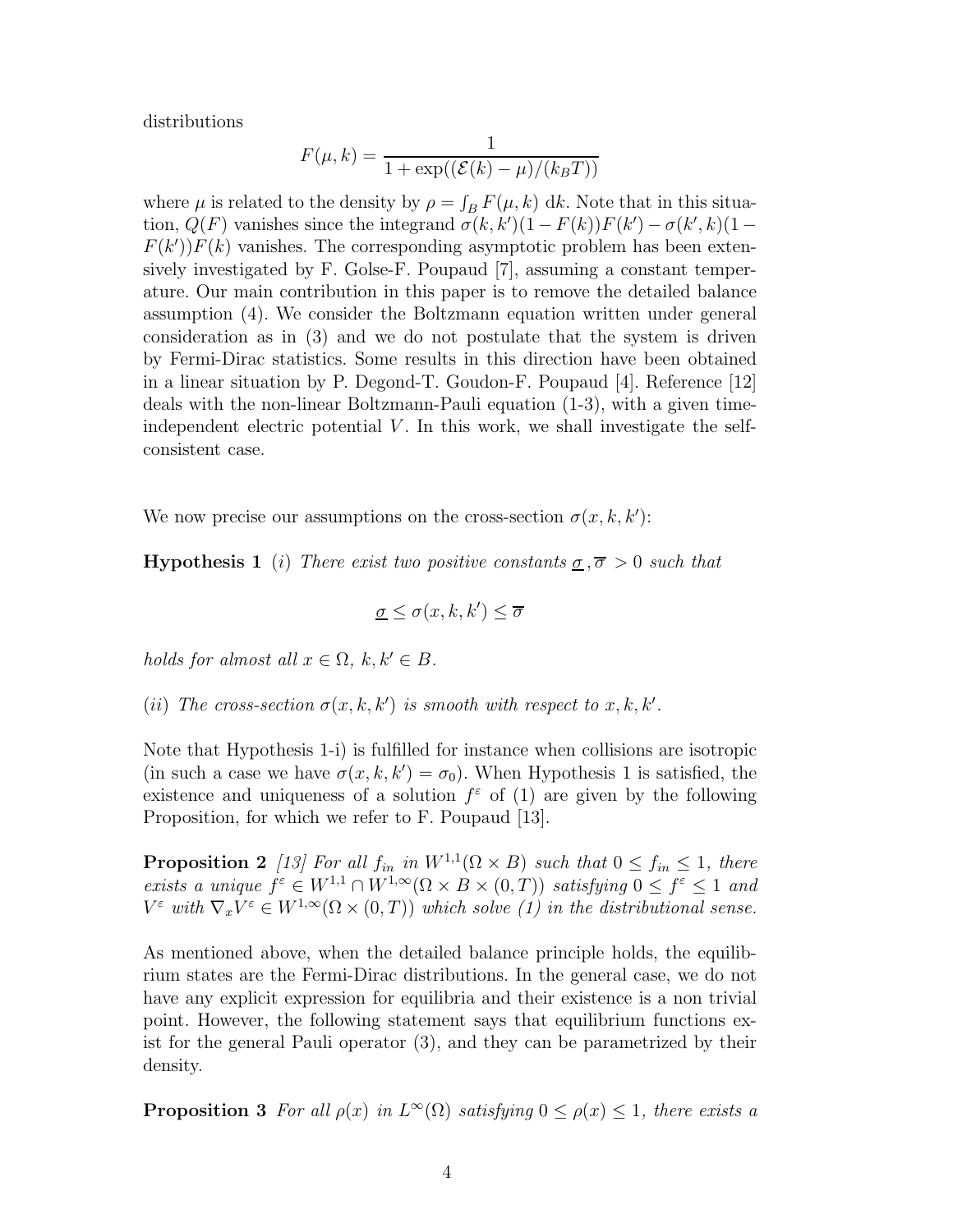unique  $F(\rho(x), x, k)$  in  $L^{\infty}(\Omega, L^{\infty}(B))$  which verifies

$$
\begin{cases}\n0 \le F(\rho(x), x, k) \le 1, & \int_B F(\rho(x), x, k) \, \mathrm{d}k = \rho(x) \quad \text{a.e. } x \in \Omega, \\
Q(F(\rho)) = 0.\n\end{cases}
$$
\n(5)

Proposition 3 has been announced in [8]; a detailed proof is given in the Appendix. Let us only say for the time being that the proof of Proposition 3 relies on the properties of the first derivative of  $Q$  with respect to  $f$ , which is the linear integral operator  $L_f$  on  $L^{\infty}(B)$  defined by

$$
\left(\frac{\partial Q}{\partial f}\right)_f(g) = L_f(g) = \int_B \left(s_f(k, k')g(k') - s_f(k', k)g(k)\right) \, \mathrm{d}k',\tag{6}
$$

where we set

$$
s_f(k, k') = \sigma(k, k')(1 - f(k)) + \sigma(k', k)f(k), \qquad (7)
$$

for any function f satisfying  $0 \le f(k) \le 1$  for almost all k in B. The properties of such a linear operator have been investigated in details in [4]. Here, we will essentially use the following Fredholm alternative (see Lemma 17 in the Appendix).

**Lemma 4** Let f satisfy  $0 \leq f \leq 1$ . Then, for any  $h \in L^{\infty}(B)$  such that  $\int_B h \, dk = 0$  there exists a unique solution  $g \in L^{\infty}(B)$  of  $L_f(g) = h$  with  $\int_B g \, \mathrm{d}k = 0.$ 

Moreover, differentiating (5) with respect to  $\rho$  (in the distributional sense), we can check that

**Lemma 5** The function  $F(\rho, x, k)$  is smooth with respect to  $\rho$ . More precisely, all the derivatives  $\frac{\partial^n F}{\partial \rho^n}$  belong to  $L^{\infty}((0,1) \times \Omega \times B)$ .

In the sequel, we shall denote by  $F'(\rho)$  the first derivative of F with respect to  $\rho$ . Important properties of  $F'(\rho)$  are detailed in Remark 19. Finally, in the discussion of the asymptotics, one needs the following null flux hypothesis on the equilibrium state  $F(\rho)$ .

**Hypothesis 6** For all  $\rho \in [0,1]$ , we assume that

$$
\int_B v(k)F(\rho)(x,k) \, \mathrm{d}k = 0
$$

for almost all  $x \in \Omega$ .

In view of Lemma 4, this hypothesis will appear later on as a solvability condition for certain auxiliary equations (see (10) below). A formal analysis,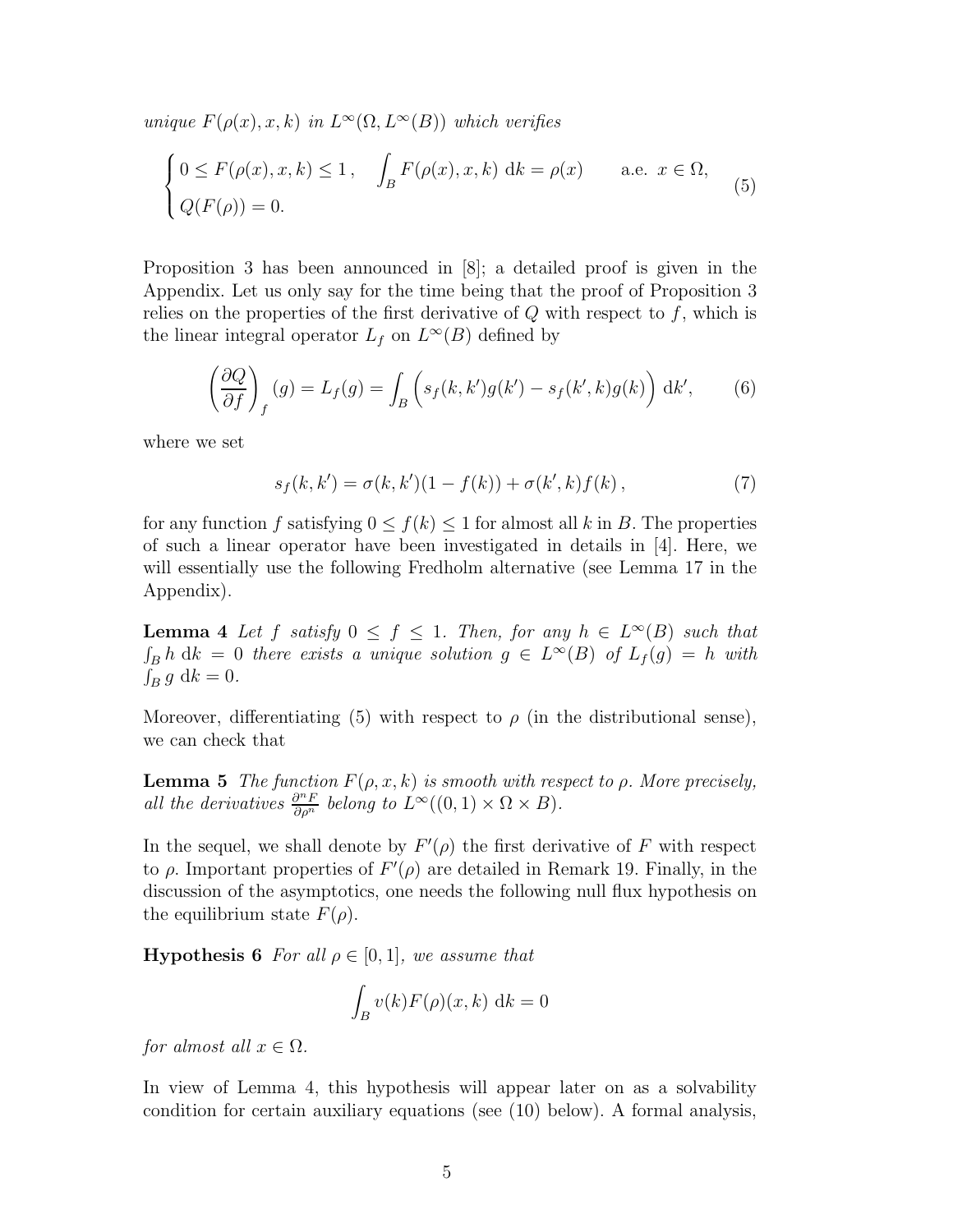performed in Section 2, shows that the system (1) tends to the following limit system, the macroscopic unknowns being the density  $\rho(x, t)$  and the potential  $V(x,t),$ 

$$
\begin{cases}\n\partial_t \rho - \text{div}_x \left[ \Pi(\rho, x) \nabla_x \rho + \Theta(\rho, x) \nabla_x V + \chi(\rho, x) \right] = 0 & \text{for } (x, t) \in Q_T, \\
\Delta V(x, t) = \rho(x, t) - D(x) & \text{for } (x, t) \in Q_T, \\
\rho(x, 0) = \rho_{in}(x) & \text{for } x \in \Omega.\n\end{cases}
$$
\n(8)

Here and below, we use the notation

$$
Q_T = \Omega \times (0, T)
$$

where  $0 < T < \infty$ . For  $\rho \in [0, 1]$ , the matrices  $\Pi(\rho, x)$ ,  $\Theta(\rho, x)$ , and the vector  $\chi(\rho, x)$  are defined by

$$
\Pi(\rho, x) = -\int_{B} v(k) \otimes \lambda(\rho, x, k) \, dk,
$$
  
\n
$$
\Theta(\rho, x) = -\int_{B} v(k) \otimes \nu(\rho, x, k) \, dk,
$$
  
\n
$$
\chi(\rho, x) = -\int_{B} \mu(\rho, x, k) \nu(k) \, dk,
$$
\n(9)

where  $\lambda(\rho, x, k)$ ,  $\nu(\rho, x, k)$ ,  $\mu(\rho, x, k)$  solve the auxiliary equations

$$
L_{F(\rho)}(\lambda(\rho)) = v(k)F'(\rho), \qquad \int_B \lambda(\rho) \, dk = 0,
$$
  
\n
$$
L_{F(\rho)}(\nu(\rho)) = \nabla_k F(\rho), \qquad \int_B \nu(\rho) \, dk = 0,
$$
  
\n
$$
L_{F(\rho)}(\mu(\rho)) = v(k) \cdot (\nabla_x F)(\rho), \qquad \int_B \mu(\rho) \, dk = 0.
$$
\n(10)

In (9), we have denoted, for  $a, b \in \mathbb{R}^N$ ,  $a \otimes b$  for the  $N \times N$  matrix with coefficients  $a_i b_j$ . Recall that  $F'(\rho)$  stands for the derivative of F with respect to  $\rho$  and, since  $\Omega$  is a torus, equation (8) is understood with periodic boundary conditions. We shall prove the convergence of  $f^{\varepsilon}, V^{\varepsilon}$  towards the solutions of (8) as  $\varepsilon$  goes to 0.

The rigorous proof of the convergence, however, involves some  $L^1$  estimates for the Poisson equation that are available only in a one-dimensional setting. We shall therefore perform the proof only within this framework. More precisely, if  $\Omega$  is a torus in R, and  $\Pi_{11}$ ,  $\Theta_{11}$ ,  $\chi_1$  denote the first coefficient of  $\Pi$ ,  $\Theta$ ,  $\chi$ , our main result states as follows.

**Theorem 7** Let  $f_{in}$  satisfy  $0 \le f_{in} \le 1$  and  $Q(f_{in}) = 0$  and  $\rho_{in} = \int_B f_{in}$  dk is a smooth function. Suppose that Hypotheses 1, 6 hold. Then, the solution  $f^{\varepsilon}(x, k, t)$  of the 1-D Boltzmann equation (1) converges as  $\varepsilon \to 0$  towards an equilibrium state  $F(\rho(x,t),x,k)$ , where the density  $\rho(x,t)$  solves the following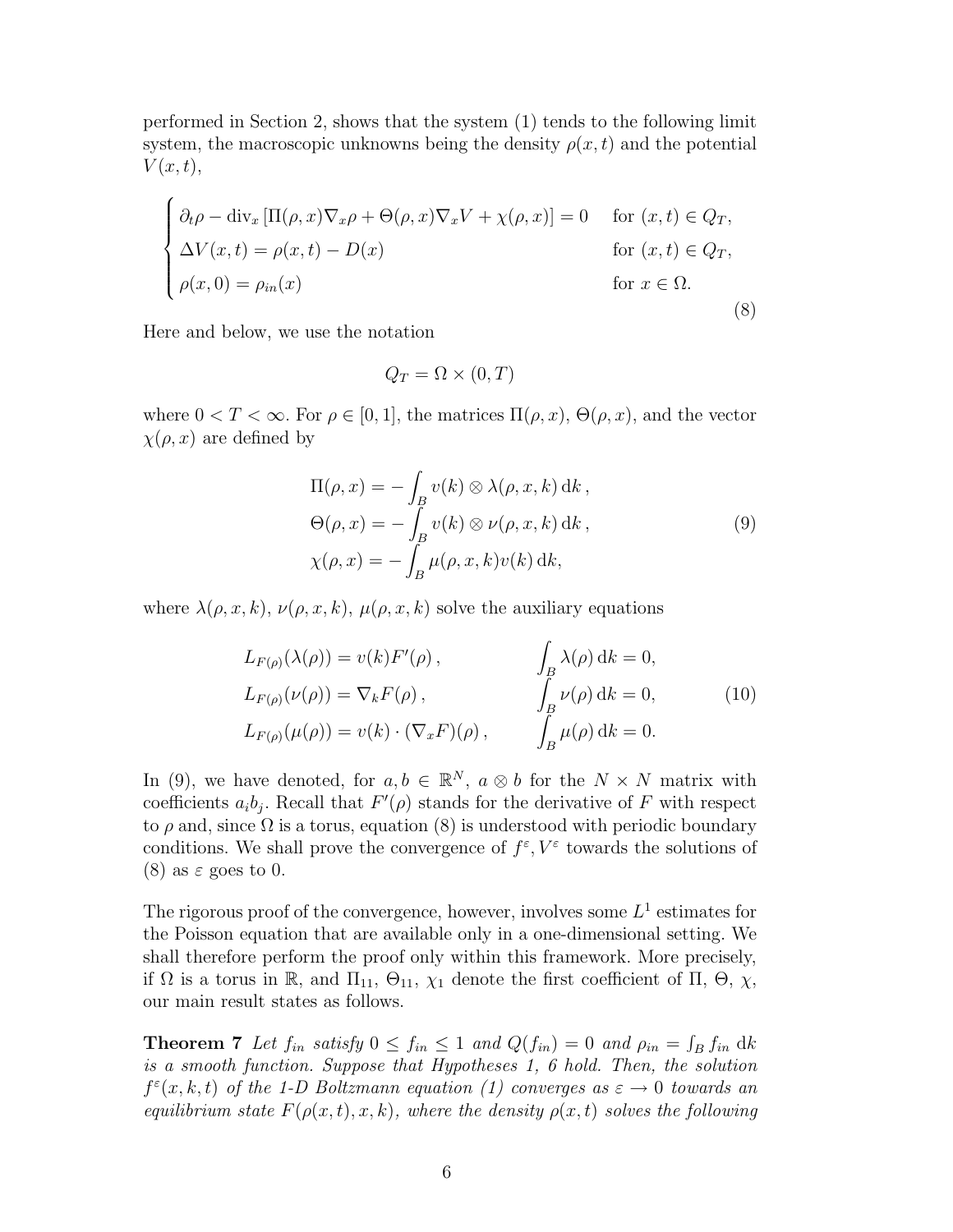asymptotic equation

$$
\begin{cases}\n\partial_t \rho - \partial_x \left[ \Pi_{11}(\rho, x) \partial_x \rho + \Theta_{11}(\rho, x) \partial_x V + \chi_1(\rho, x) \right] = 0 & \text{for } (x, t) \in Q_T, \\
\partial_x^2 V(x, t) = \rho(x, t) - D(x) & \text{for } (x, t) \in Q_T, \\
\rho(x, 0) = \rho_{in}(x) & \text{for } x \in \Omega.\n\end{cases}
$$
\n(11)

Moreover for all  $T > 0$  there exists a constant  $C_T$  such that

$$
|f^{\varepsilon}(t) - F(\rho(t))|_{L^{1}(\Omega \times B)} \leq C_T \varepsilon \quad \text{ for all } t \in [0, T].
$$

As in [12], the convergence proof relies on an asymptotic expansion of  $f^{\varepsilon}$ , and the Chapman-Enskog method (see [2]). This method has also been used to deal with a linearized version of  $(1)$  by F. Poupaud  $[14]$ . The main drawback of the Chapman-Enskog method is that it requires some regularity for the solution of the asymptotic equation, which is here a non-linear coupled system. It is therefore crucial to establish the existence and regularity of the solution of the asymptotic problem. This will be done in Section 3. In Section 2, we shall formally derive the asymptotic model (8) by means of a Hilbert expansion, and anticipating on the results of Section 3, we shall deduce Theorem 7.

#### 2 Derivation of the asymptotic model

The first part of this section will be devoted to the formal derivation of (8), relying on the usual Hilbert expansion. Unfortunatly, the expansion of the quadratic term  $\nabla_x V^{\varepsilon} \cdot \nabla_k f^{\varepsilon}$  gives rise to some singular term that prevents us from leading the usual estimate of the remainder. The proof of the Theorem 7 therefore relies on a new formal development of  $f^{\varepsilon}$ , first introduced by M. L. Tayeb in [16]. Note however that [16] uses crucially entropy estimates which are not available here; hence our proof needs another trick.

#### 2.1 The formal derivation

For further purpose, let us introduce the following Taylor expansion of the collision operator Q

$$
Q(f + g) = Q(f) + L_f(g) + R(g, g),
$$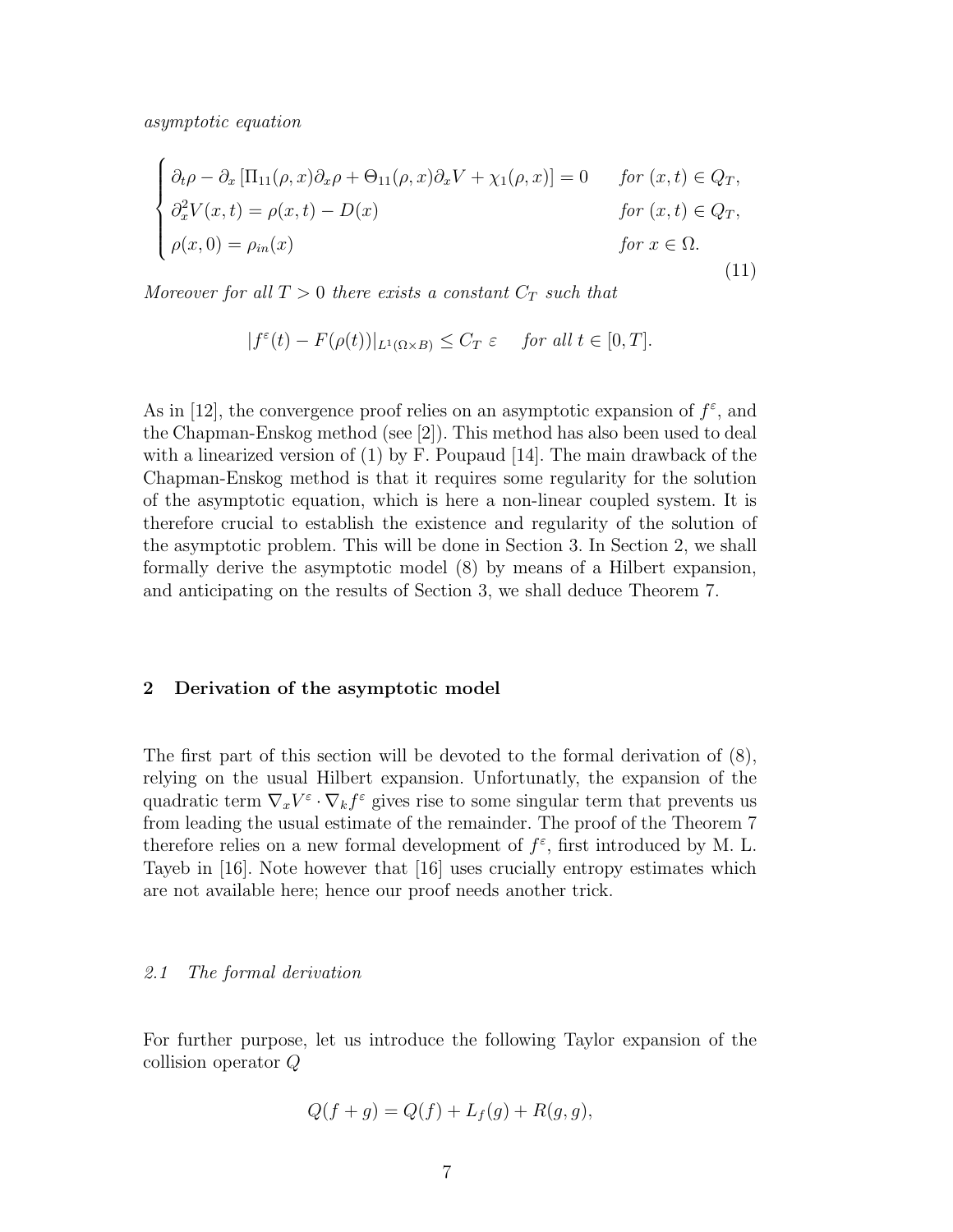where  $L_f$  is the differential of Q with respect to f, introduced in (6)-(7). The remainder  $R$  is defined by the following bilinear operator

$$
R(g, h) = \int_{B} \frac{1}{2} (\sigma(k', k) - \sigma(k, k')) [g(k)h(k') + g(k')h(k)] \, dk'.
$$

The usual way to derive the asymptotic model is to expand  $f^{\varepsilon}$  and  $V^{\varepsilon}$  as follows

$$
f^{\varepsilon} = f^{0} + \varepsilon f^{1} + \varepsilon^{2} f^{2} + \dots
$$
  

$$
V^{\varepsilon} = V^{0} + \varepsilon V^{1} + \varepsilon^{2} V^{2} + \dots
$$

We insert these expansions in (1). Identifying terms having the same order with respect to  $\varepsilon$ , we are led to

$$
Q(f^0) = 0,\tag{12}
$$

$$
L_{f^0}(f^1) = v(k) \cdot \nabla_x f^0 + \nabla_x V^0 \cdot \nabla_k f^0,
$$
\n(13)

$$
L_{f^0}(f^2) = \partial_t f^0 + v(k) \cdot \nabla_x f^1 \tag{14}
$$

$$
+\nabla_x V^0\cdot\nabla_k f^1+\nabla_x V^1\cdot\nabla_k f^0-R(f^1,f^1),
$$

while the potentials satisfy

$$
\Delta V^0 = \rho^0(x, t) - D(x) = \int_B f^0(x, k, t) \, \mathrm{d}k - D(x),
$$
  

$$
\Delta V^i = \rho^i(x, t) = \int_B f^i(x, k, t) \, \mathrm{d}k.
$$

The first equality (12) reads

$$
f^{0}(x, k, t) = F(\rho(x, t), x, k),
$$

where  $\rho(x,t) = \int_B f^0(x, k, t) \, \mathrm{d}k$ . Thus the right-hand side of (13) can be rewritten as follows

$$
\nabla_x V^0(x) \cdot (\nabla_k F)(\rho(x, t), x, k) + F'(\rho(x, t))(x, k)v(k) \cdot \nabla_x \rho + v(k) \cdot (\nabla_x F)(\rho(x, t), x, k).
$$

We recall that  $F'(\rho)$  designates the derivative of F with respect to  $\rho$ . It can be shown that  $F'(\rho)$  belongs to the kernel of the linear operator  $L_{F(\rho)}$ . Precisely, we have

$$
Ker(L_{F(\rho)}) = Span(F'(\rho)), \qquad F'(\rho) > 0,
$$

see Remark 19. We now define  $\lambda(\rho, x, k)$ ,  $\nu(\rho, x, k) \in (L^{\infty}(\Omega, L^{\infty}(B)))^N$  and  $\mu(\rho, x, k) \in L^{\infty}(\Omega, L^{\infty}(B))$  by equations (10). In view of Lemma 4, it is worth pointing out that Hypothesis 6 is crucial to guarantee that these auxiliary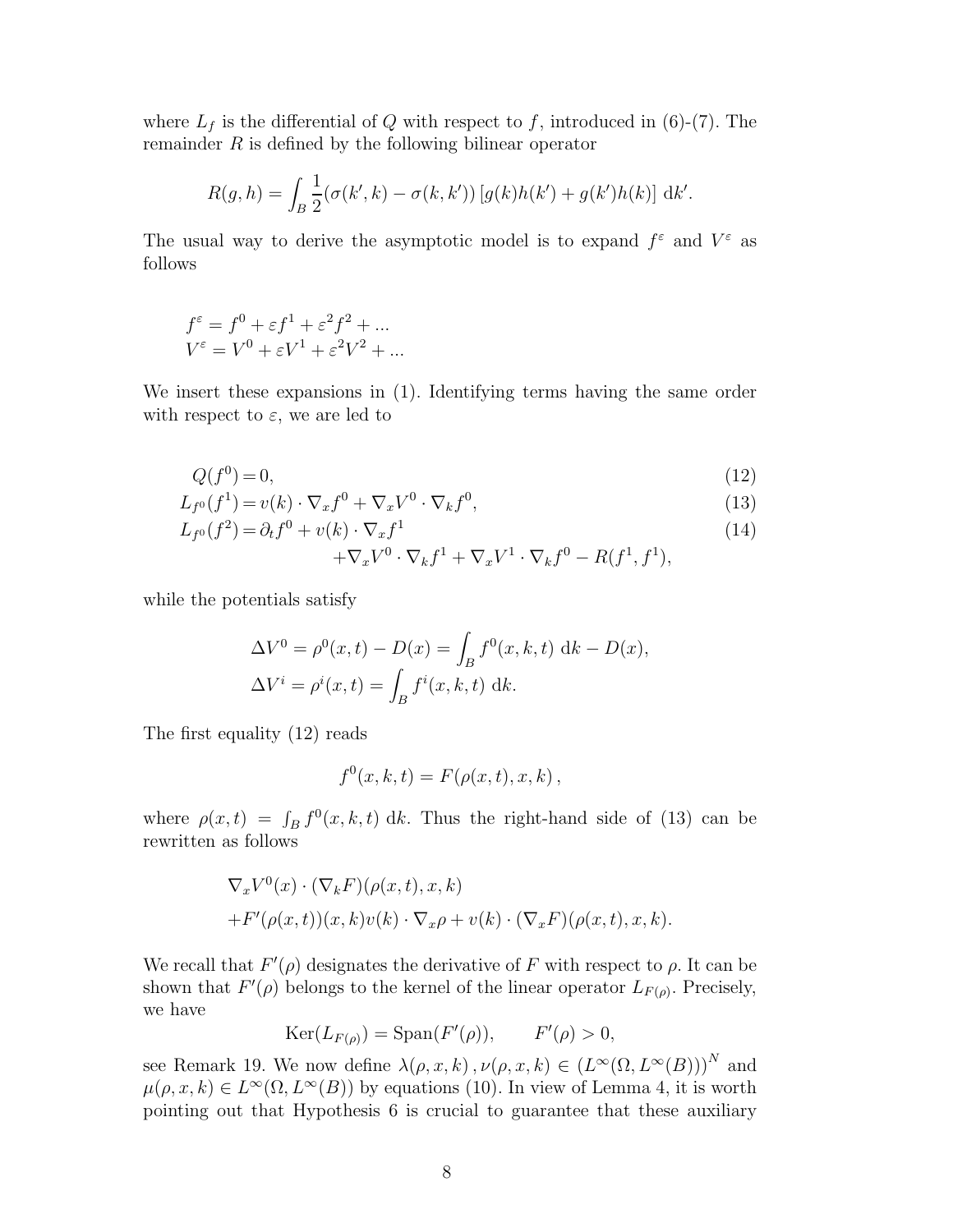equations admit solutions. We then set

$$
f^{1} = \lambda(\rho) \cdot \nabla_{x}\rho + \nu(\rho) \cdot \nabla_{x}V^{0} + \mu(\rho). \tag{15}
$$

The solvability condition for  $f^2$  is obtained by integrating (15) with respect to k. Since  $\int_B R(g, g)(k) \, dk = 0$  for all g, we obtain

$$
\partial_t \int_B f^0 \, \mathrm{d}k + \mathrm{div}_x \left( \int_B v(k) f^1 \, \mathrm{d}k \right) + \nabla_x V^0 \cdot \int_B \nabla_k f^1 \, \mathrm{d}k + \nabla_x V^1 \cdot \int_B \nabla_k f^0 \, \mathrm{d}k = 0. \tag{16}
$$

The last two terms in the above expression vanish thanks to the periodicity with respect to  $k$ , while (15) gives

$$
\int_{B} v(k) f^{1} dk = - (\Pi(\rho) \nabla_{x} \rho + \Theta(\rho) \nabla_{x} V + \chi(\rho)), \qquad (17)
$$

with  $\Pi(\rho)$ ,  $\Theta(\rho)$  and  $\chi(\rho)$  defined by (9), and  $V(x,t) = V^0(x,t)$ . Note that

$$
\int_{B} f^{0}(x, k, t) \, \mathrm{d}k = \int_{B} F(\rho(x, t), x, k) \, \mathrm{d}k = \rho(x, t).
$$

Then, inserting (17) in (16), the solvability condition becomes

$$
\begin{cases} \partial_t \rho - \mathrm{div}_x \left( \Pi(\rho) \nabla_x \rho + \Theta(\rho) \nabla_x V + \chi(\rho) \right) = 0, \\ \Delta V = \rho - D(x), \end{cases}
$$

which is the asymptotic equation (8).

This equation is a non-linear diffusion equation, for which we are able to prove the following existence and uniqueness result, which applies in any dimension (in the statement  $\Omega$  is a torus in  $\mathbb{R}^N$ ).

**Proposition 8** For all  $T > 0$ , there exists a unique pair of functions  $\rho(x, t) \in$  $L^2(0,T;H^1(\Omega)) \cap H^1(0,T;H^{-1}(\Omega))$  and  $V(x,t) \in L^2(0,T;H^1(\Omega))$  solutions of the asymptotic equation:

$$
\begin{cases}\n\partial_t \rho - \text{div}_x \left[ \Pi(\rho, x) \nabla_x \rho + \Theta(\rho, x) \nabla_x V + \chi(\rho, x) \right] = 0 & \text{for } (x, t) \in Q_T, \\
\Delta V(x, t) = \rho(x, t) - D(x) & \text{for } (x, t) \in Q_T \\
\rho(x, 0) = \rho_{in}(x) & \text{for } x \in \Omega.\n\end{cases}
$$
\n(18)

Furthermore, this solution satisfies  $0 \le \rho(x,t) \le 1$  for almost all  $(x,t) \in Q_T$ .

Moreover, we shall see that this solution is  $C^{\infty}$  smooth, as stated in the following lemma.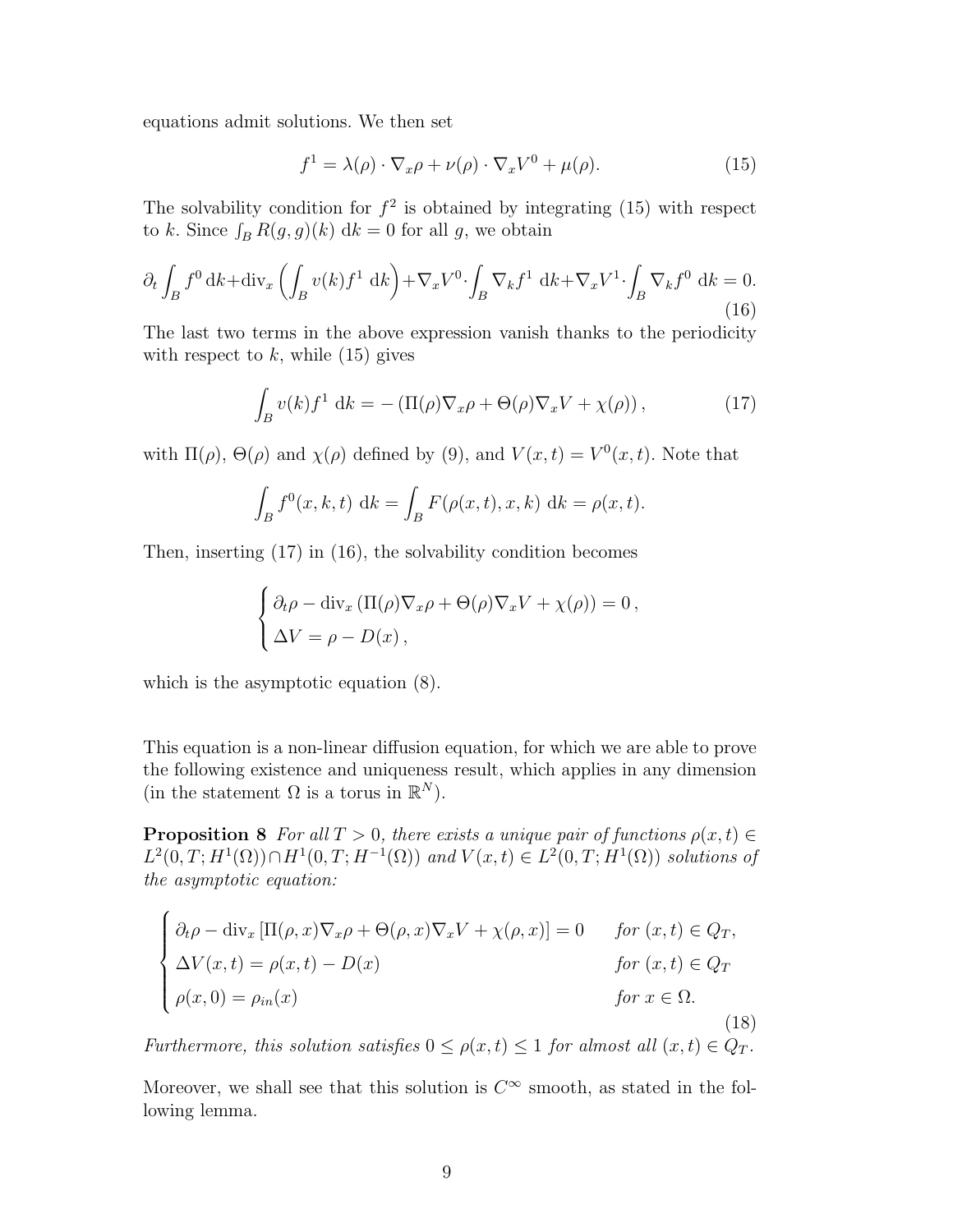**Lemma 9** The solutions  $(\rho(x,t), V(x,t))$  given by Proposition 8 are  $C^{\infty}$  with respect to  $(x, t)$ .

These statements are the cornerstone of the rigorous derivation of the asymptotic regime. The proofs are postponed to Section 3, we first derive the limit system.

# 2.2 Rigorous derivation: Proof of Theorem 7

### A first attempt towards the rigorous proof.

As in [12], a first idea would be to estimate the remainder

$$
r^{\varepsilon} = f^{\varepsilon} - F(\rho) - \varepsilon f^1 - \varepsilon^2 f^2, \qquad (19)
$$

where  $(\rho(x,t), V(x,t))$  are the solutions of the limit problem given by Proposition 8. Since the solution of (13) is defined up to an element of  $\text{Ker}(L_{F(\rho)}),$ we define the first order corrector by:

$$
f^{1} = \lambda(\rho) \cdot \nabla_{x}\rho + \nu(\rho) \cdot \nabla_{x}V + \mu(\rho) + qF'(\rho), \qquad (20)
$$

where  $q(x, t)$  is an arbitrary (smooth) function that will be suitably chosen later on. Thanks to the null-flux assumption, this last term in (20) does not give any contribution in the expression of the flux  $\int_B v(k) f^1 dk$ . Then we define the second order corrector by

$$
L_{F(\rho)}(f^2) = \partial_t F(\rho) + v(k) \cdot \nabla_x f^1 + \nabla_x V \cdot \nabla_k f^1 - R(f^1, f^1). \tag{21}
$$

We also introduce a new splitting of the non-linear term  $Q(f^{\varepsilon})$ :

$$
Q(f+g) = Q(f) + \int_{B} \left( \sigma(k, k')(1 - (f+g))g' - \sigma(k', k)(1 - (f'+g'))g \right) dk' + \int_{B} \left( \sigma(k', k)fg' - \sigma(k, k')f'g \right) dk'
$$

where f stands for  $f(k)$  and f' for  $f(k')$ . We define the operators

$$
N_f(g) = \int_B \left( \sigma(k, k') f g' - \sigma(k', k) f' g \right) dk',
$$
  
\n
$$
N'_f(g) = \int_B \left( \sigma(k', k) f g' - \sigma(k, k') f' g \right) dk' = -N_g(f).
$$

Then, writing  $f^{\varepsilon} = (F(\rho) + \varepsilon f^1 + \varepsilon^2 f^2) + r^{\varepsilon}$ , we get

$$
Q(f^{\varepsilon}) = Q(F(\rho) + \varepsilon f^1 + \varepsilon^2 f^2) + N_{1-f^{\varepsilon}}(r^{\varepsilon}) + N'_{(F(\rho) + \varepsilon f^1 + \varepsilon^2 f^2)}(r^{\varepsilon}).
$$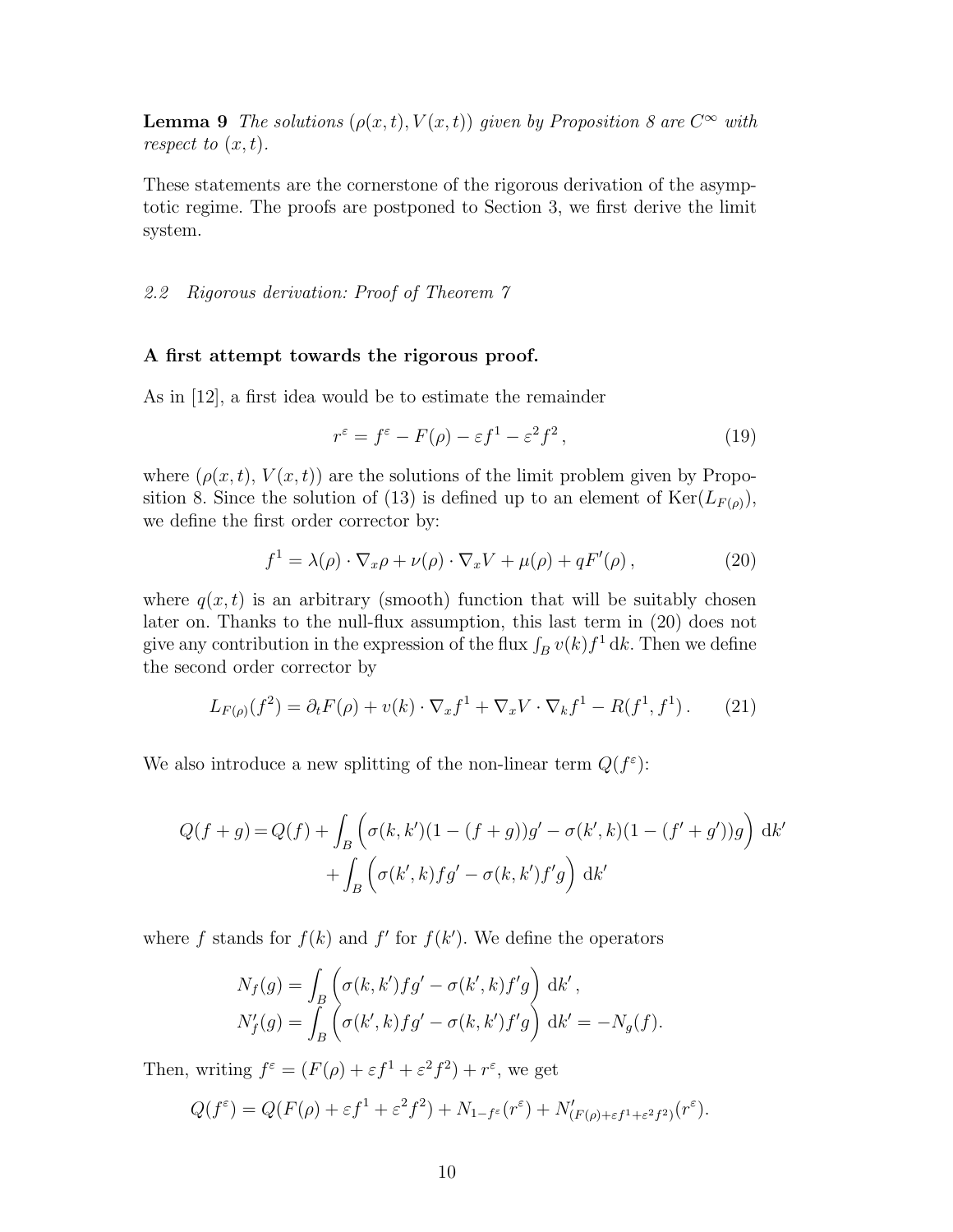Inserting the expansion (19) of  $f^{\varepsilon}$  in (1), simplifications arise from (13) and (21), and we see that  $r^{\epsilon}(x, k, t)$  solves

$$
\begin{cases} \partial_t r^{\varepsilon} + \frac{1}{\varepsilon} \left( v(k) \cdot \nabla_x r^{\varepsilon} + \nabla_x V^{\varepsilon} \cdot \nabla_k r^{\varepsilon} \right) = \frac{1}{\varepsilon^2} N_{1-f^{\varepsilon}}(r^{\varepsilon}) + \frac{1}{\varepsilon^2} N'_{(F(\rho) + \varepsilon f^1 + \varepsilon^2 f^2)}(r^{\varepsilon}) \\ + \varepsilon S^{\varepsilon} - \frac{1}{\varepsilon} \nabla_x (V^{\varepsilon} - V) \cdot \nabla_k (F(\rho) + \varepsilon f^1), \\ r^{\varepsilon}(t = 0) = r^{\varepsilon}_{in}, \end{cases}
$$
\n(22)

where the source term  $S^{\varepsilon}(x, k, t)$  is given by

$$
S^{\varepsilon} = R(f^1, f^2) + R(f^2, f^1) + \varepsilon R(f^2, f^2) - \partial_t f^1 - \varepsilon \partial_t f^2
$$

$$
-v(k) \cdot \nabla_x f^2 - \nabla_x V^{\varepsilon} \cdot \nabla_k f^2.
$$

In  $[12]$ , the potential V is given and does not depend on time. In this case, we are led to the same formulae with  $V^{\varepsilon} = V$ . Hence, the convergence to zero of the  $L^1$ -norm of  $r^{\varepsilon}$  can be established from the corresponding equation (22). But here, the method breaks down, due to the singular term

$$
\frac{1}{\varepsilon} \nabla_x (V^{\varepsilon} - V) \cdot \nabla_k (F(\rho) + \varepsilon f^1).
$$

In order to get rid of this term, we shall modify the expansion of  $f^{\varepsilon}$ .

#### A modified Hilbert expansion.

In the spirit of Tayeb [16], we use an hybrid Hilbert expansion for  $f^{\varepsilon}$ . We define new correctors  $\hat{f}^{1,\varepsilon}$  and  $\hat{f}^2$ , solutions of

$$
L_{F(\rho)}(\tilde{f}^{1,\varepsilon}) = v(k) \cdot \nabla_x F(\rho) + \nabla_x V^{\varepsilon} \cdot \nabla_k F(\rho),
$$
  
\n
$$
L_{F(\rho)}(\tilde{f}^2) = \partial_t F(\rho) + v(k) \cdot \nabla_x f^1 + \nabla_x V \cdot \nabla_k f^1 - R(f^1, f^1),
$$

leading to a new expansion of  $f^{\varepsilon}$ 

$$
f^{\varepsilon} = F(\rho) + \varepsilon \tilde{f}^{1,\varepsilon} + \varepsilon^2 \tilde{f}^2 + \tilde{r}^{\varepsilon}.
$$
 (23)

With the notations of the previous sections, we have

$$
\tilde{f}^{1,\varepsilon} = \lambda(\rho) \cdot \nabla_x \rho + \nu(\rho) \cdot \nabla_x V^{\varepsilon} + \mu(\rho) + qF'(\rho), \tag{24}
$$

which has to be compared with (20). The  $\varepsilon$ -dependence of the first corrector will help us to get rid of the singular term of the previous expansion. On the other hand, we point out that  $\hat{f}^2$  does not depend on  $\varepsilon$ , and its definition involves the previous first order corrector  $f<sup>1</sup>$  defined in (20).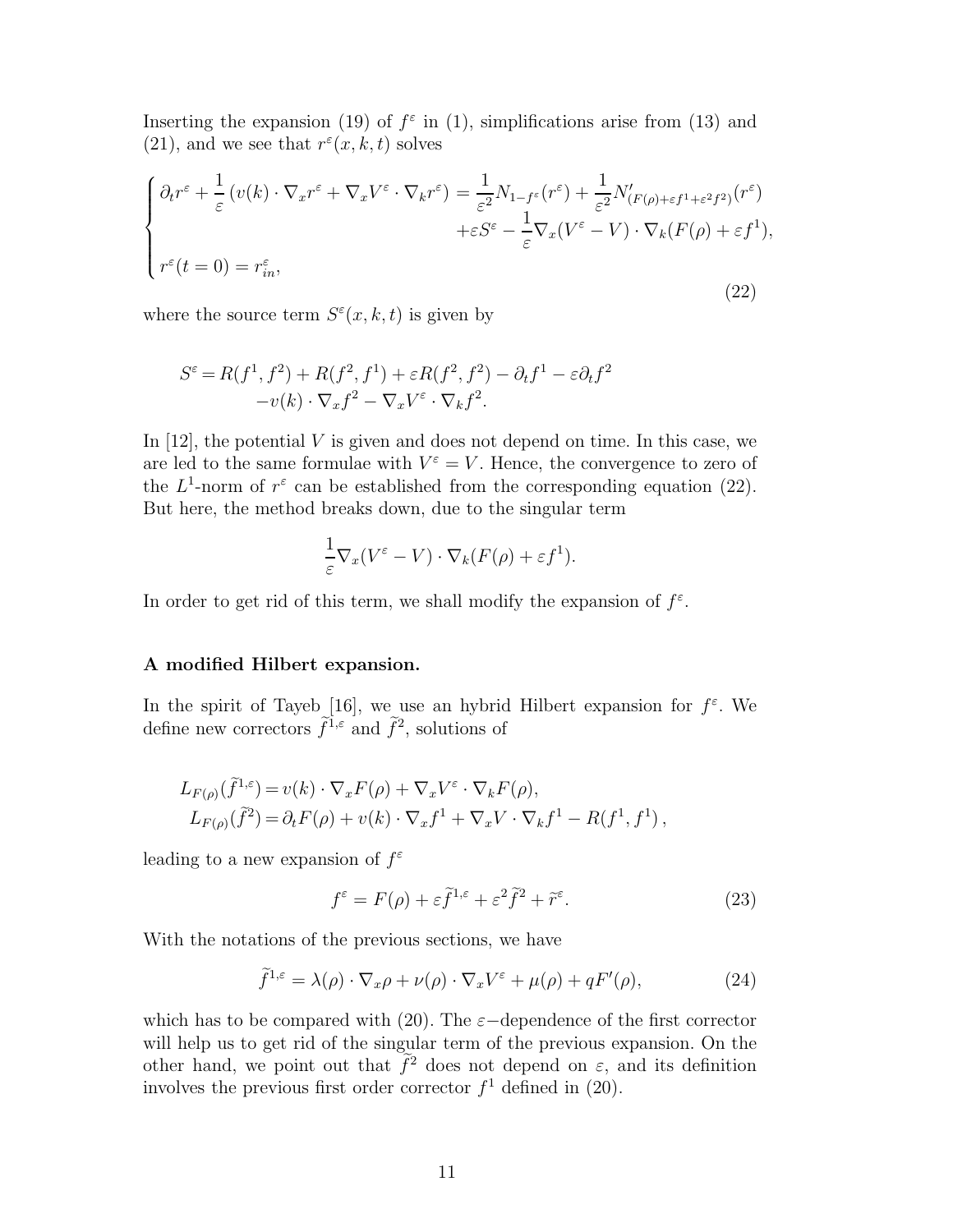Then, a careful computation yields the following equation for the remainder

$$
\begin{cases}\n\partial_t \tilde{r}^{\varepsilon} + \frac{1}{\varepsilon} \left( v(k) \cdot \nabla_x \tilde{r}^{\varepsilon} + \nabla_x V^{\varepsilon} \cdot \nabla_k \tilde{r}^{\varepsilon} \right) \\
= \frac{1}{\varepsilon^2} N_{1-f^{\varepsilon}} (\tilde{r}^{\varepsilon}) + \frac{1}{\varepsilon^2} N'_{(F(\rho) + \varepsilon \tilde{f}^{1,\varepsilon} + \varepsilon^2 \tilde{f}^2)} (\tilde{r}^{\varepsilon}) + \varepsilon U^{\varepsilon} + W^{\varepsilon}, \quad (25) \\
\tilde{r}^{\varepsilon}(t=0) = \tilde{r}^{\varepsilon}_{in}.\n\end{cases}
$$

The source term  $U^{\varepsilon}(x, k, t)$  is now given by

$$
U^{\varepsilon} = R(\tilde{f}^{1,\varepsilon}, \tilde{f}^{2}) + R(\tilde{f}^{2}, \tilde{f}^{1,\varepsilon}) + \varepsilon R(\tilde{f}^{2}, \tilde{f}^{2}) - \varepsilon \partial_{t} \tilde{f}^{2} - v(k) \cdot \nabla_{x} \tilde{f}^{2} - \nabla_{x} V^{\varepsilon} \cdot \nabla_{k} \tilde{f}^{2},
$$

while  $W^{\varepsilon}$  reads

$$
W^{\varepsilon} = v \cdot \nabla_x (f^1 - \tilde{f}^{1,\varepsilon}) + \nabla_x (V - V^{\varepsilon}) \cdot \nabla_k f^1 + \nabla_x V^{\varepsilon} \cdot \nabla_k (f^1 - \tilde{f}^{1,\varepsilon})
$$
  
+
$$
R(\tilde{f}^{1,\varepsilon}, \tilde{f}^{1,\varepsilon}) - R(f^1, f^1) - \varepsilon \partial_t \tilde{f}^{1,\varepsilon}.
$$
 (26)

As a first remark, we stress the fact that the source term  $\varepsilon U^{\varepsilon} + W^{\varepsilon}$  in (25) does not contain (formally) singular terms. Next, in  $U^{\varepsilon}$  the only differentiated terms involve  $\hat{f}^2$ . Then, we can combine the regularity of the solutions of the auxiliary equations with respect to  $\rho, x, k$  as studied in [12], see Proposition 11, to the smoothness of  $\rho(x,t)$ , see Lemma 9. It leads to  $L^{\infty}$  estimates on  $\partial^{\alpha} f^1$  and  $\partial^{\alpha} \tilde{f}^2$ . Combining these informations with the natural estimates on  $V^{\varepsilon}$  and  $\tilde{f}^{1,\varepsilon}$ , we can check that

$$
\sup_{0\leq t\leq T}|U^{\varepsilon}(t)|_{L^{1}(\Omega\times B)}\leq C.
$$

The final remark is devoted to  $W^{\varepsilon}$ . The treatment of  $W^{\varepsilon}$  is not so easy, since the smoothness of  $f^{1,\varepsilon}$  is far from obvious and it is not clear at all that  $W^{\varepsilon}$ goes to 0 as  $\varepsilon \to 0$ . However, since R is bilinear and symmetric, we have

$$
R(\tilde{f}^{1,\varepsilon}, \tilde{f}^{1,\varepsilon}) - R(f^1, f^1) = R(\tilde{f}^{1,\varepsilon} + f^1, \tilde{f}^{1,\varepsilon} - f^1).
$$

Hence, we realize that  $W^{\varepsilon}$  involves differences between  $\tilde{f}^{1,\varepsilon}$  and  $f^{1}$ , and between V and  $V^{\varepsilon}$  and  $\varepsilon$  times the time derivative of  $\tilde{f}^{1,\varepsilon}$ . Restricting ourselves to the 1-Dimensional framework, we will establish that

$$
\sup_{0\leq t\leq T}|W^\varepsilon(t)|_{L^1(\Omega\times B)}\leq C\Big(|\widetilde r^\varepsilon(t)|_{L^1(\Omega\times B)}+\varepsilon\Big)
$$

holds. Here and below, C stands for a quantity which may vary from a line to another but remains independent on  $\varepsilon$ . We will see that this estimate suffices to conclude by using the Gronwall lemma.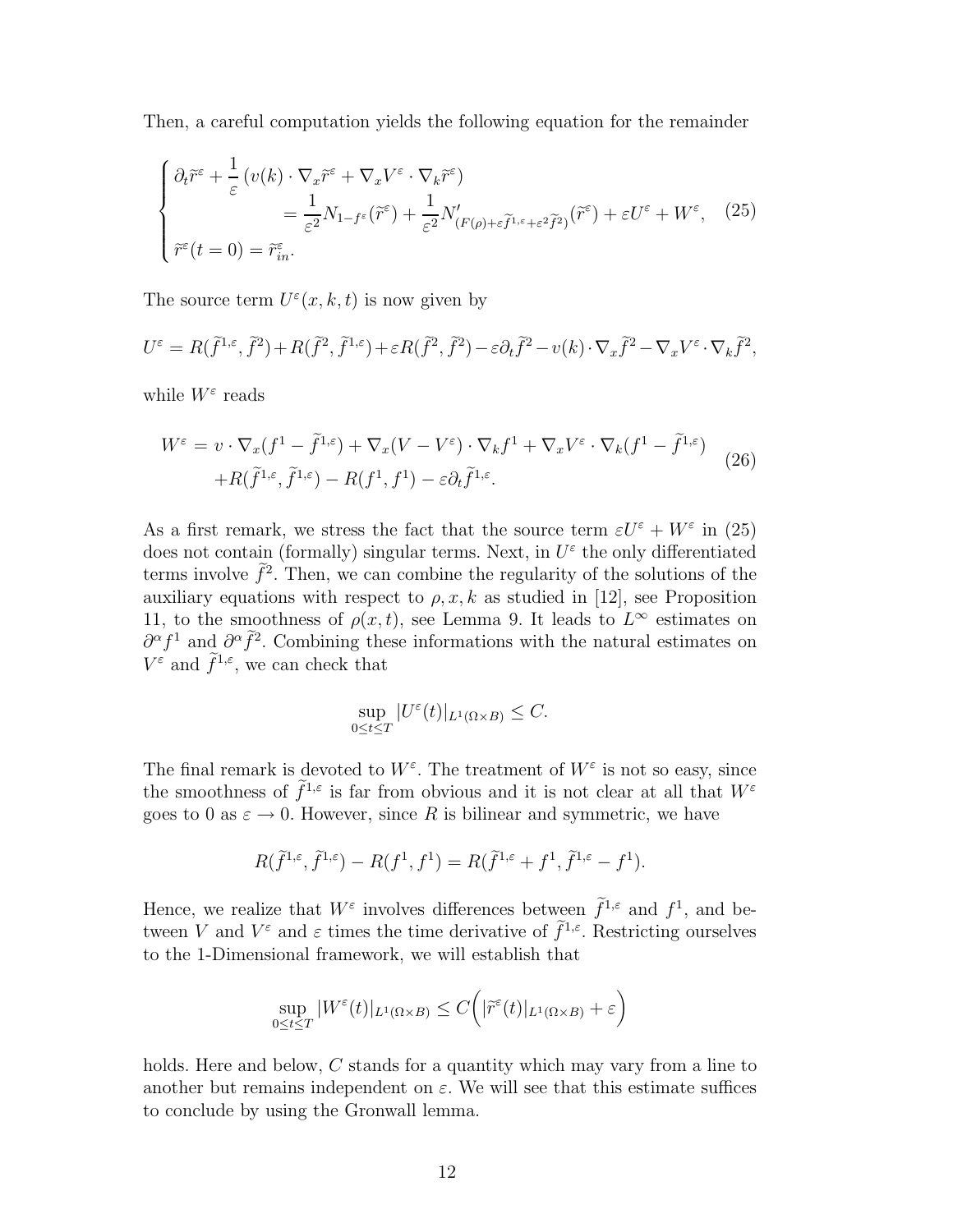# 2.3 Proof of Theorem 7

From now on, we assume that the problem reduces to the one-dimensional Boltzmann equation (this occurs, for instance, when the cross-section and the initial data are invariant in the two other directions). Thus,  $\Omega$  is a torus in  $\mathbb R$  $(\Omega = \mathbb{R}/\mathbb{Z})$  and  $k_x$ ,  $v_x(k)$  denotes the first coordinates of the wave vector k and velocity  $v(k)$ . Equation (1) reads in this context

$$
\begin{cases} \partial_t f^{\varepsilon} + \frac{1}{\varepsilon} (v_x(k)\partial_x f^{\varepsilon} + \partial_x V^{\varepsilon} \partial_{k_x} f^{\varepsilon}) = \frac{1}{\varepsilon^2} Q(f^{\varepsilon}) & \text{for } x \in \Omega, \, k \in B, \, t \in \mathbb{R}^+, \\ \partial_x^2 V^{\varepsilon} = \int_B f^{\varepsilon}(x, k, t) \, \mathrm{d}k - D(x) & \text{for } x \in \Omega, \, t \in \mathbb{R}^+, \\ f^{\varepsilon}(x, k, 0) = f_{in}(x, k) & \text{for } x \in \Omega, \, k \in B. \end{cases}
$$

Then, with the notation of the previous part, we have the following lemma.

**Lemma 10** There exists a constant  $C > 0$  such that

 $\overline{\phantom{a}}$ 

$$
\begin{cases} \sup_{0 \le t \le T} |U^{\varepsilon}(t)|_{L^{1}(\Omega \times B)} \le C \\ \sup_{0 \le t \le T} |W^{\varepsilon}(t)|_{L^{1}(\Omega \times B)} \le C \Big( |\widetilde{r}^{\varepsilon}(t)|_{L^{1}(\Omega \times B)} + \varepsilon \Big). \end{cases}
$$

Note that we do not get the convergence to zero of the source term. However, Lemma 10 will be enough to conclude the proof by evoking the Gronwall Lemma.

PROOF. The key points in the proof rely on uniform estimates satisfied by  $V^{\varepsilon}$  and  $V - V^{\varepsilon}$ . First, the Poisson equation directly tells us that  $\partial_x^2 V^{\varepsilon} = \rho^{\varepsilon} - D$ lies in a bounded set in  $L^{\infty}(Q_T)$  and we have

$$
|\partial_x V^{\varepsilon}|_{L^{\infty}(Q_T)} \leq C.
$$

(We note that the same estimate holds in any dimension by using Sobolev embedding). As a consequence, one obtains

$$
|\tilde{f}^{1,\varepsilon}|_{L^{\infty}(Q_T \times B)} \leq C.
$$

Moreover,  $f^1$ ,  $\tilde{f}^2$  and their derivatives belong to  $L^{\infty}$ . The estimate on  $U^{\varepsilon}$  follows easily.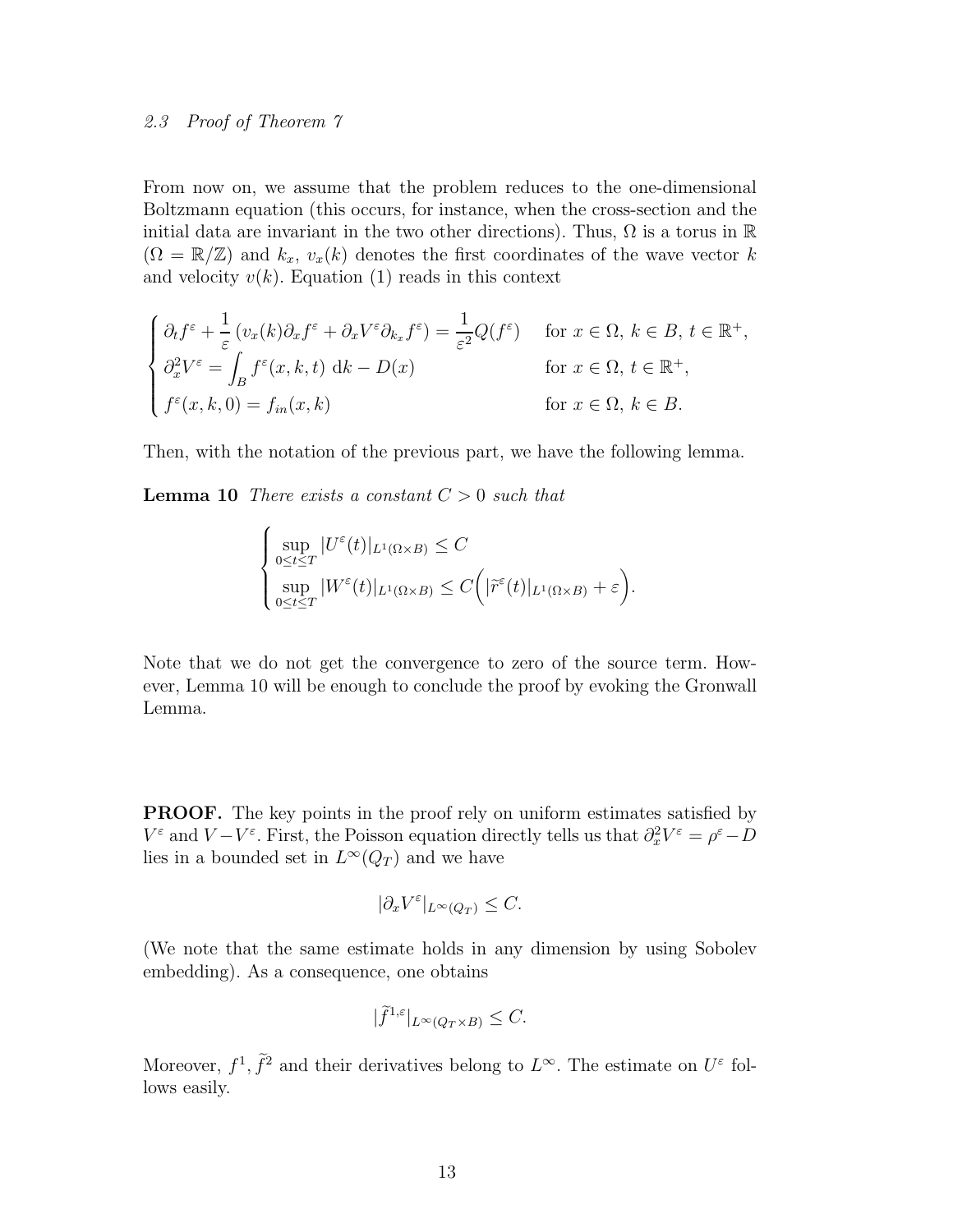Next, we use the following consequence of the Poisson equation

$$
\partial_x^2 (V - V^{\varepsilon}) = \rho - \int_B f^{\varepsilon} dk = \int_B (F(\rho) - f^{\varepsilon}) dk
$$
  
= 
$$
- \int_B \widetilde{r}^{\varepsilon} dk - \varepsilon \int_B (\widetilde{f}^{1,\varepsilon} + \varepsilon \widetilde{f}^2) dk.
$$
 (27)

It yields, on the one hand

$$
|\partial_x^2 (V - V^{\varepsilon})|_{L^1(\Omega)} \le C(|\widetilde{r}^{\varepsilon}(t)|_{L^1(\Omega \times B)} + \varepsilon),
$$

and, on the other hand,

$$
|\partial_x (V - V^{\varepsilon})|_{L^1(\Omega)} \le C(|\widetilde{r}^{\varepsilon}(t)|_{L^1(\Omega \times B)} + \varepsilon).
$$

By  $(20)$  and  $(24)$ , we have

$$
f^1 - \tilde{f}^{1,\varepsilon} = \nu_1(\rho)\partial_x(V - V^{\varepsilon}),
$$

so that, we get

$$
|f^1 - \tilde{f}^{1,\varepsilon}|_{L^1(\Omega \times B)} \le C|\partial_x(V - V^{\varepsilon})|_{L^1(\Omega)} \le C(|\tilde{r}^{\varepsilon}(t)|_{L^1(\Omega \times B)} + \varepsilon).
$$

Note that, by using the symmetry of the bilinear map  $R$ ,

$$
|R(\tilde{f}^{1,\varepsilon},\tilde{f}^{1,\varepsilon})-R(f^1,f^1)|_{L^1(\Omega\times B)}\leq C|\tilde{f}^{1,\varepsilon}-f^1|_{L^1(\Omega\times B)}\leq C\Big(|\tilde{r}^\varepsilon(t)|_{L^1(\Omega\times B)}+\varepsilon\Big).
$$

Furthermore, we can also estimate

$$
\begin{aligned} |\partial_{k_x}(f^1 - \tilde{f}^{1,\varepsilon})|_{L^1(\Omega \times B)} &\leq |\partial_x(V - V^{\varepsilon})| \partial_{k_x} \nu_1(\rho)|_{L^1(\Omega \times B)} \\ &\leq C |\partial_x(V - V^{\varepsilon})|_{L^1(\Omega)} \leq C \Big( |\tilde{r}^{\varepsilon}(t)|_{L^1(\Omega \times B)} + \varepsilon \Big), \end{aligned}
$$

and

$$
\begin{aligned} |\partial_x (f^1 - \tilde{f}^{1,\varepsilon})|_{L^1(\Omega \times B)} &\leq |\partial_x (V - V^{\varepsilon}) \partial_x \nu_1(\rho)|_{L^1(\Omega \times B)} \\ &+ |\partial_x^2 (V - V^{\varepsilon}) \nu_1(\rho)|_{L^1(\Omega \times B)} \\ &\leq C \Big( |\partial_x (V - V^{\varepsilon})|_{L^1(\Omega)} + |\partial_x^2 (V - V^{\varepsilon})|_{L^1(\Omega)} \Big) \\ &\leq C \Big( |\tilde{r}^{\varepsilon}(t)|_{L^1(\Omega \times B)} + \varepsilon \Big). \end{aligned}
$$

It follows that the first four terms of (26) are bounded by  $C(|\tilde{r}^{\varepsilon}(t)|_{L^{1}(\Omega \times B)} + \varepsilon)$ .

It remains to deal with  $\partial_t \hat{f}^{1,\varepsilon}$ . By differentiating (24), we obtain

$$
\begin{aligned} |\partial_t \hat{f}^{1,\varepsilon}|_{L^1(\Omega \times B)} &\leq |\partial_t (\lambda_1 \partial_x \rho + \mu + qF_\rho')|_{L^1(\Omega \times B)} + |\partial_t (\nu_1 \partial_x V^\varepsilon)|_{L^1(\Omega \times B)} \\ &\leq C \Big( 1 + |\partial_t \partial_x V^\varepsilon|_{L^1(\Omega)} \Big). \end{aligned}
$$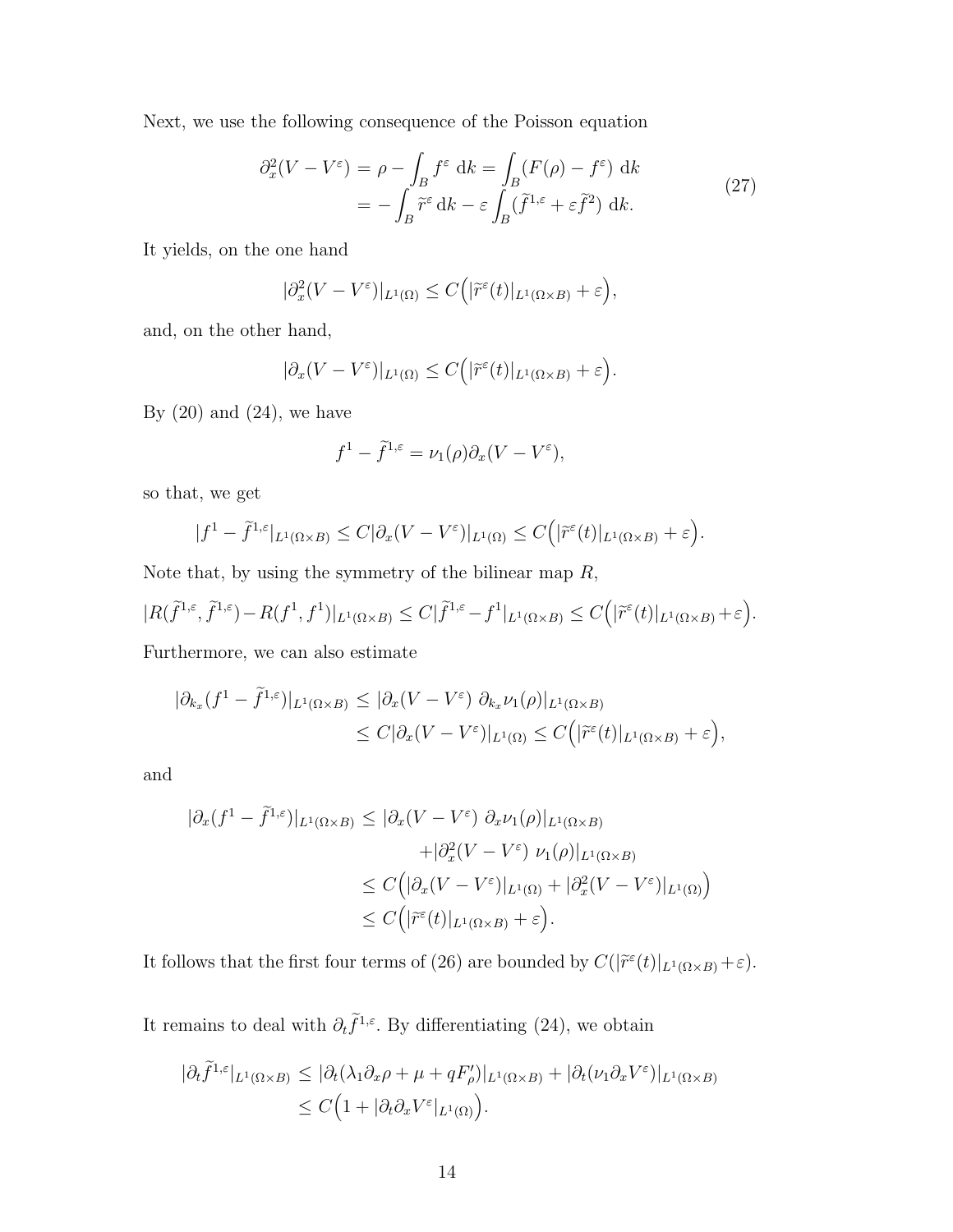We can estimate the last term by using the Poisson equation again. Integration of (1) with respect to  $k \in B$  gives the conservation relation

$$
\partial_t \rho^{\varepsilon} + \partial_x j^{\varepsilon} = 0,
$$

where the current  $j^{\varepsilon}$  is given by

$$
j^{\varepsilon} = \frac{1}{\varepsilon} \int_B v(k) f^{\varepsilon} dk = \int_B v(k) (\tilde{f}^{1,\varepsilon} + \varepsilon \tilde{f}^2) dk + \frac{1}{\varepsilon} \int_B v(k) \tilde{r}^{\varepsilon} dk,
$$

by using the null-flux assumption. Therefore the Poisson equation yields

$$
\partial_t \partial_x^2 V^\varepsilon = \partial_x (\partial_t \partial_x V^\varepsilon) = \partial_t \rho^\varepsilon = - \partial_x j^\varepsilon
$$

It follows that

$$
|\partial_t \partial_x V^{\varepsilon}|_{L^1(\Omega)} \leq |j^{\varepsilon}|_{L^1(\Omega)} \leq C \Big( 1 + \frac{1}{\varepsilon} |\widetilde{r}^{\varepsilon}|_{L^1(\Omega \times B)} \Big).
$$

Hence, we conclude that

$$
|\varepsilon \partial_t \tilde{f}^{1,\varepsilon}|_{L^1(\Omega \times B)} \leq C \Big(\varepsilon + |\tilde{r}^\varepsilon|_{L^1(\Omega \times B)}\Big).
$$

This ends the proof of Lemma 10.  $\Box$ 

The remainder of the proof follows now straightforwardly from [12] and the Gronwall lemma. We recall that  $\partial_x V^\varepsilon$  and  $\tilde{f}^{1,\varepsilon}$  belong to bounded sets in  $L^{\infty}(Q_T)$  and  $L^{\infty}(\Omega \times B \times [0,T])$  respectively. According to [12], we have  $F'(\rho) \geq \frac{\sigma}{\overline{\sigma}}$  $\frac{\sigma}{\sigma}$  and we can choose the function  $q(x,t)$  in (20) so that  $f^1$  and  $f^{1,\varepsilon}$ remain non-negative. Repeating the reasoning for  $\tilde{f}^2$ , we can choose  $\tilde{f}^2 \geq 0$  on [0, T], by the addition of a constant times  $F'(\rho)$ . Hence,  $F(\rho)+\varepsilon \tilde{f}^{1,\varepsilon}+\varepsilon^2 \tilde{f}^2 \geq 0$ . Moreover, as stated in Proposition 2,  $0 \leq f^{\varepsilon} \leq 1$ . In turn, the kernels  $\sigma(k,k')(1-f^{\varepsilon}(k))$  and  $\sigma(k',k)(F(\rho)(k)+\varepsilon\tilde{f}^{1,\varepsilon}(k)+\varepsilon^2\tilde{f}^2(k))$  of the operators  $N_{1-f^{\varepsilon}}$  and  $N'_{(F(\rho)+\varepsilon\widetilde{f}^{1,\varepsilon}+\varepsilon^2\widetilde{f}^2)},$  respectively, are non-negative. Therefore, the classical  $L^1$  estimate for the transport equation (25), together with Lemma 10 gives

$$
|\tilde{r}^{\varepsilon}(t)|_{L^{1}(\Omega\times B)} \leq |\tilde{r}^{\varepsilon}_{in}|_{L^{1}(\Omega\times B)} + \int_{0}^{t} \left(\varepsilon |U^{\varepsilon}(s)|_{L^{1}(\Omega\times B)} + |W^{\varepsilon}(s)|_{L^{1}(\Omega\times B)}\right) ds \leq |\tilde{r}^{\varepsilon}_{in}|_{L^{1}(\Omega\times B)} + C\varepsilon + C \int_{0}^{t} |\tilde{r}^{\varepsilon}(s)|_{L^{1}(\Omega\times B)} ds.
$$
\n(28)

The assumption on the preparation of the data means that the initial value

$$
\widetilde{r}_{in}^{\varepsilon} = f_{in} - F(\rho_{in}) - \varepsilon (\widetilde{f}^{1,\varepsilon}|_{t=0} + \varepsilon \widetilde{f}^{2}|_{t=0}) = -\varepsilon (\widetilde{f}^{1,\varepsilon}|_{t=0} + \varepsilon \widetilde{f}^{2}|_{t=0})
$$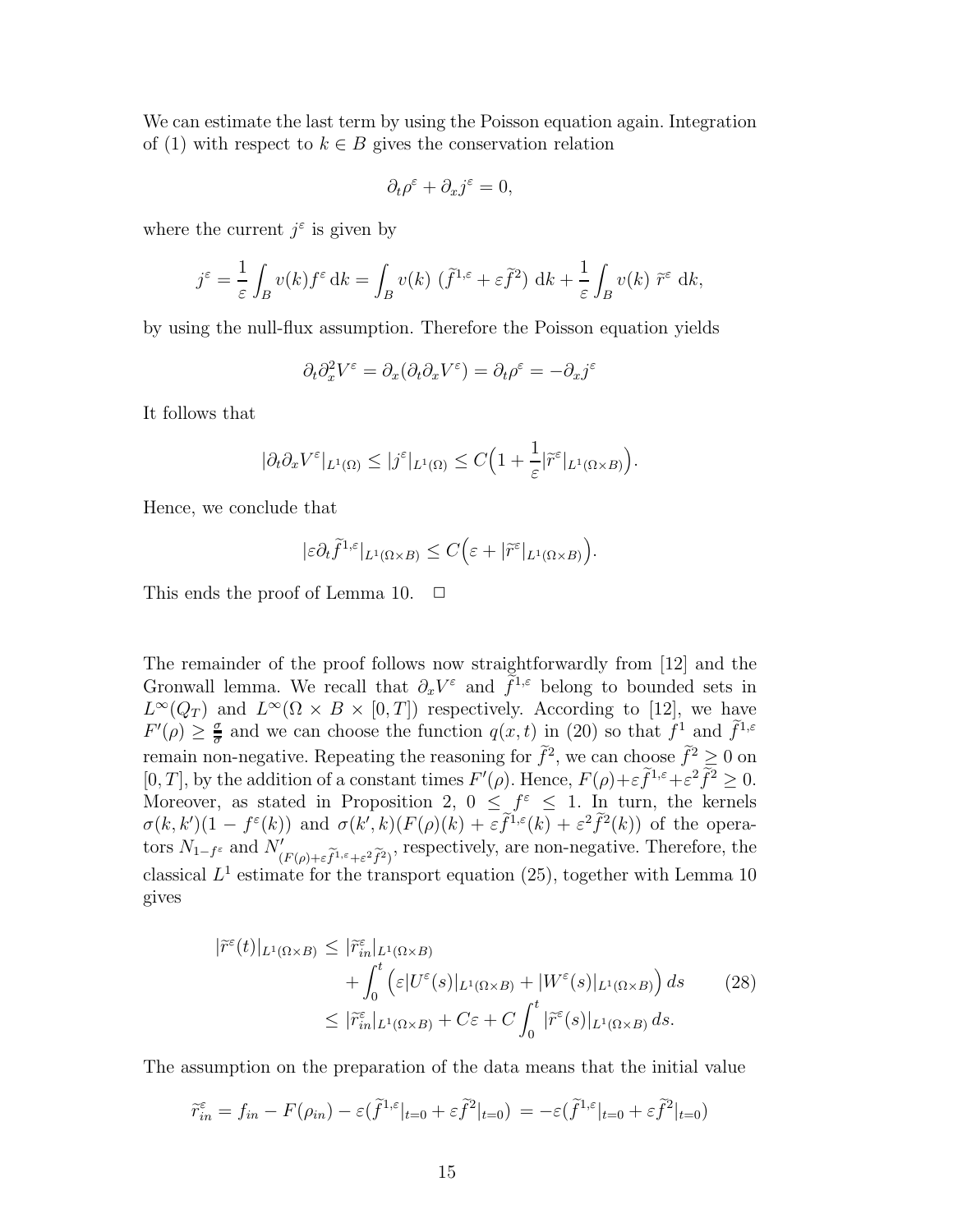has  $L^1$  norm of order  $\varepsilon$ . By using the Gronwall lemma we conclude that

$$
\sup_{0\leq t\leq T}|\widetilde{r}^{\varepsilon}(t)|_{L^{1}(\Omega\times B)}\leq C\,\,\varepsilon.
$$

This completes the proof of Theorem 7.  $\Box$ 

### 3 Existence and regularity of the solution of (8)

This section is devoted to the proofs of Proposition 8 and Lemma 9, namely, we justify existence and regularity of the solution of equation (8). Let  $T > 0$ be fixed; we recall the notation

$$
Q_T = \Omega \times (0, T).
$$

We firstly note that the coefficients  $\Pi_{i,j}(\rho, x)$ ,  $\Theta_{i,j}(\rho, x)$  and  $\chi_j(\rho, x)$ , defined by (9) are only defined on  $[0, 1] \times \Omega$ , and satisfy

$$
\Theta(\rho = 0, x) = \Theta(\rho = 1, x) \equiv 0
$$
, and  $\chi(\rho = 0, x) = \chi(\rho = 1, x) \equiv 0$ . (29)

In order to deal within the general framework of the functional space  $L^2(Q_T)$ , we set  $\Pi(\rho) = \Pi(0)$  if  $\rho \leq 0$ ,  $\Pi(\rho) = \Pi(1)$  if  $\rho \geq 1$ , and we extend  $\Theta$  and  $\chi$  in the same way. We point out that this implies  $\Theta(\rho) = 0$  and  $\chi(\rho) = 0$ , for all  $\rho \notin [0, 1]$ . The following Proposition (the proof can be found in [12]) summarizes the properties of the coefficients.

**Proposition 11** (i)  $\Pi(\rho, x)$ ,  $\Theta(\rho, x)$  and  $\chi(\rho, x)$  are Lipschitz continuous functions with respect to  $\rho \in \mathbb{R}$  and measurable with respect to  $x \in \Omega$ . Moreover,  $\sigma(x, k, k')$  being smooth with respect to x, we have the same regularity for the coefficients. Finally, these coefficients are smooth with respect to  $\rho$  in  $(0, 1)$ . (ii) The coefficients  $\Pi_{i,j}(\rho,x)$ ,  $\Theta_{i,j}(\rho,x)$ , and  $\chi_j(\rho,x)$  belong to  $L^{\infty}([0,1] \times \Omega)$ . (iii)  $\Pi(\rho, x)$  is a positive matrix, and there exists a positive constant  $\beta$  such that for all  $\xi \in \mathbb{R}^N$  we have

$$
\Pi(\rho, x)\xi \cdot \xi \ge \beta |\xi|^2, \qquad \forall x \in \Omega, \ \forall \rho \in [0, 1]. \tag{30}
$$

Proof of Proposition 8. The existence part will be obtained by a two-step fixed-point procedure:

1) First, we solve a non-linear parabolic equation where both the potential V and the matrix  $\Pi$  are given; hence the nonlinearities appear only through  $\Theta$ and  $\chi$ . This step follows from a simple application of the Banach fixed point theorem, by using the fact that  $\Theta$  and  $\chi$  are Lipschitz functions with respect to  $\rho$ .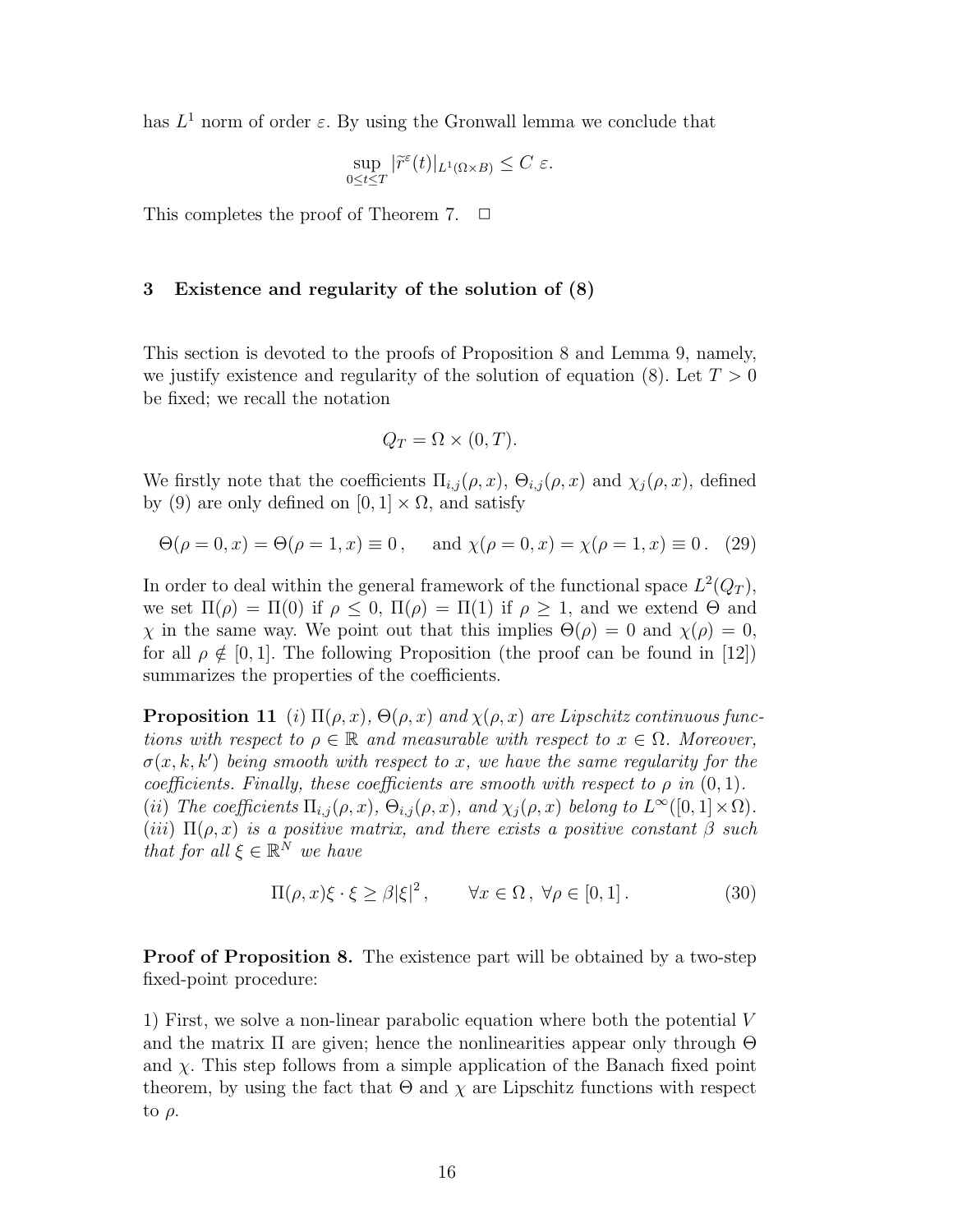2) Second, we define, thanks to the first step, a mapping  $\rho_1 \longmapsto \Pi(\rho_1), V(\rho_1) \longmapsto$  $\rho$  and we show the existence of a fixed point by a Schauder argument. The regularity of this solution is the object of Lemma 9.

The following claim corresponds to the first step.

**Lemma 12** Let  $\rho_1$  be a function in  $L^2(Q_T)$  satisfying  $0 \le \rho_1(x,t) \le 1$  and  $\int_{\Omega} \rho_1(x,t) dx = \int_{\Omega} \rho_{in}(x) dx = \int_{\Omega} D(x) dx$ . Let  $V \in L^{\infty}(0,T; H^2(\Omega))$  solves

$$
\Delta_x V(x,t) = \rho_1(x,t) - D(x). \tag{31}
$$

Then there exists a unique solution  $\rho(x,t) \in L^2(0,T; H^1(\Omega)) \cap H^1(0,T; H^{-1}(\Omega)),$ of

$$
\begin{cases}\n\partial_t \rho - \operatorname{div}_x \left[ \Pi(\rho_1) \nabla_x \rho + \Theta(\rho) \nabla_x V + \chi(\rho) \right] = 0 & \text{for } (x, t) \in Q_T \\
\rho(x, 0) = \rho_{in}(x) & \text{for } x \in \Omega.\n\end{cases}
$$
\n(32)

We point out that in equation (32), the matrix  $\Pi(\rho_1)$  is fixed, so that the terms of order 2 are linear.

PROOF. The proof of Lemma 12 relies on the Banach fixed point theorem. Let  $\tilde{\rho}(x,t)$  in  $L^2(Q_T)$ , then there exists a unique  $\rho(x,t) \in L^{\infty}(0,T;H^1(\Omega)),$ solving the following parabolic linear equation

$$
\begin{cases} \partial_t \rho - \text{div}_x \left( \Pi(\rho_1) \nabla_x \rho \right) = \text{div}_x \left[ \Theta(\tilde{\rho}) \nabla_x V + \chi(\tilde{\rho}) \right] & \text{for } (x, t) \in Q_T, \\ \rho(x, 0) = \rho_{in}(x) & \text{for } x \in \Omega. \end{cases}
$$

We define the application  $\Lambda : L^2(Q_T) \longmapsto L^2(Q_T)$  by  $\Lambda(\tilde{\rho}) = \rho$ , and we assert that  $\Lambda$  is a contraction on  $L^{\infty}(0,T; L^{2}(\Omega))$  endowed with a suitable norm.

First of all, we remark that since  $\rho_1$  lies in  $L^{\infty}(Q_T)$ , it also belongs to  $L^{\infty}(0,T; L^p(\Omega))$ for all  $p \in [1,\infty]$ . Therefore,  $V(x,t)$  belongs to  $L^{\infty}(0,T;W^{2,p}(\Omega))$  for all  $p \in [1,\infty[$  (since V solves (31)). In particular,  $\nabla_x V \in L^{\infty}(0,T;W^{1,p}(\Omega))$ for some  $p > N$ , and Sobolev's imbedding leads to  $\nabla_x V \in L^{\infty}(Q_T)$ . Let now  $\tilde{\rho}$  and  $\tilde{\rho}'$  be two functions in  $L^2(Q_T)$ , we define  $\rho = \Lambda(\tilde{\rho})$  and  $\rho' = \Lambda(\tilde{\rho}')$ . Then  $\rho - \rho'$  solves

$$
\begin{cases} \partial_t(\rho - \rho') - \operatorname{div}_x(\Pi(\rho_1)\nabla_x(\rho - \rho')) = \operatorname{div}_x [(\Theta(\tilde{\rho}) - \Theta(\tilde{\rho}'))\nabla_x V + \chi(\tilde{\rho}) - \chi(\tilde{\rho}')] \\ \text{for } (x, t) \in Q_T, \\ \rho(t = 0) - \rho'(t = 0) = 0 \end{cases}
$$
 for  $x \in \Omega$ .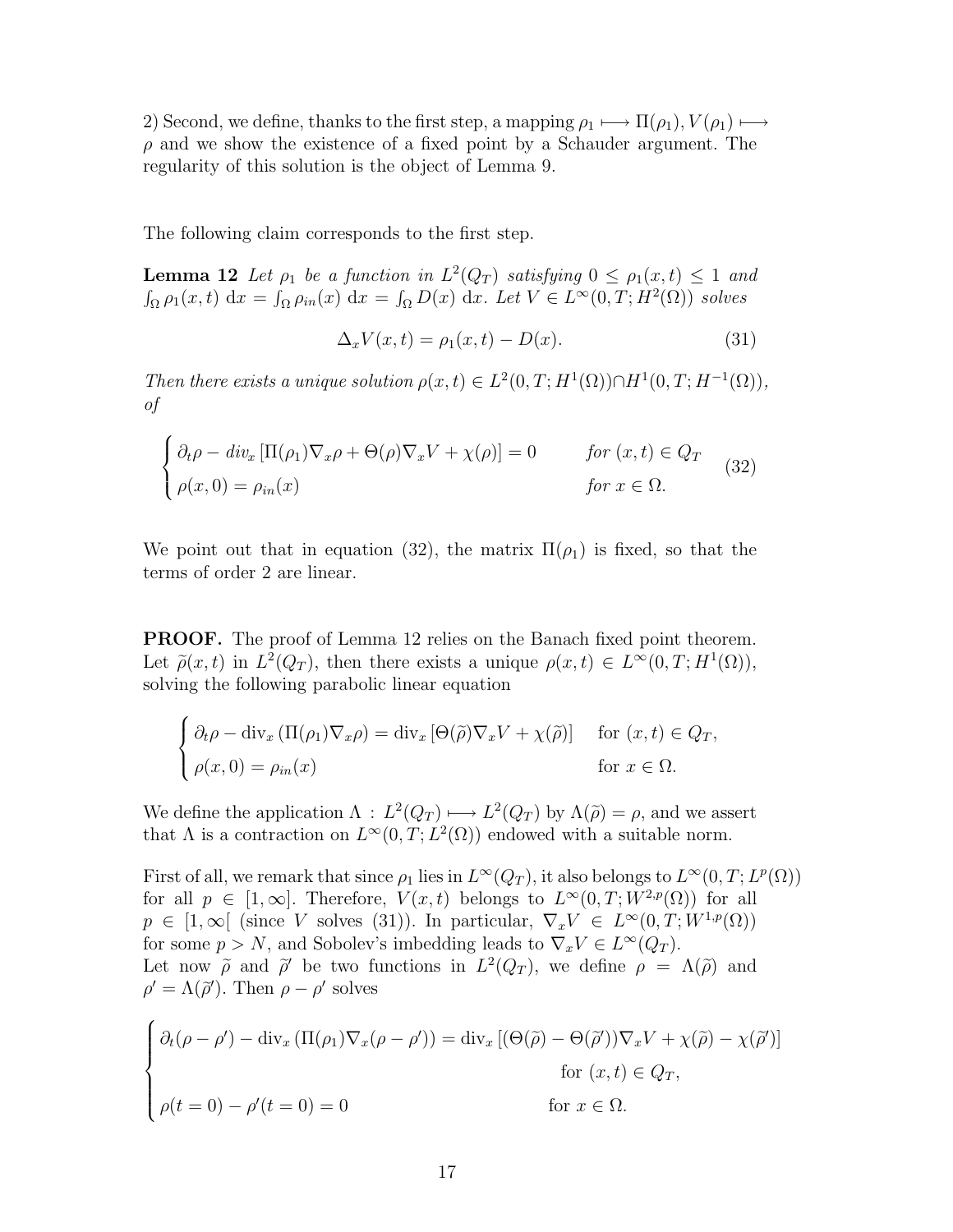Multiplying by  $\rho - \rho'$  and integrating with respect to  $x \in \Omega$  we get

$$
\frac{1}{2} \frac{d}{dt} |\rho(t) - \rho'(t)|_{L^2(\Omega)}^2 + \beta |\nabla_x(\rho - \rho')|_{L^2(\Omega)}^2
$$
\n
$$
\leq |(\Theta(\tilde{\rho}) - \Theta(\tilde{\rho}'))\nabla_x V + \chi(\tilde{\rho}) - \chi(\tilde{\rho}')|_{L^2(\Omega)} |\nabla_x(\rho - \rho')|_{L^2(\Omega)}\n\n
$$
\leq C_\beta |(\Theta(\tilde{\rho}) - \Theta(\tilde{\rho}'))\nabla_x V + \chi(\tilde{\rho}) - \chi(\tilde{\rho}')|_{L^2(\Omega)}^2 + \frac{\beta}{2} |\nabla_x(\rho - \rho')|_{L^2(\Omega)}^2
$$
$$

by using (30), Cauchy-Schwarz and Young inequalities. Since  $\Theta$  and  $\chi$  are Lipshitz functions with respect to  $\rho$ , we deduce that

$$
\frac{1}{2}\frac{\mathrm{d}}{\mathrm{d}t}|\rho(t) - \rho'(t)|_{L^2(\Omega)}^2 \le C|\widetilde{\rho}(t) - \widetilde{\rho}'(t)|_{L^2(\Omega)}^2
$$

holds where C is a constant depending on  $\beta$ ,  $|\nabla_x V|_{L^{\infty}(Q_T)}^2$  and the Lipschitz constants  $L_{\Theta}$ ,  $L_{\chi}$  of the functions  $\Theta(\rho)$  and  $\chi(\rho)$ , respectively. Integrating with respect to  $t$ , we get

$$
\frac{1}{2}|\rho(t) - \rho'(t)|_{L^2(\Omega)}^2 \le C \int_0^t |\tilde{\rho}(s) - \tilde{\rho}'(s)|_{L^2(\Omega)}^2 ds.
$$

Let us introduce the following norm on  $L^{\infty}(0,T; L^2(\Omega))$ 

$$
|f|_{b}^{2} = \sup_{t \in (0,T)} \left\{ e^{-bt} |f(t)|_{L^{2}(\Omega)}^{2} \right\}.
$$

The above computation yields

$$
|\rho(t) - \rho'(t)|_{L^2(\Omega)}^2 \le 2C \int_0^t e^{bs} e^{-bs} |\tilde{\rho}(s) - \tilde{\rho}'(s)|_{L^2(\Omega)}^2 ds
$$
  

$$
\le 2C \int_0^t e^{bs} ds |\tilde{\rho} - \tilde{\rho}'|_b^2 \le C \frac{e^{bt} - 1}{b} |\tilde{\rho} - \tilde{\rho}'|_b^2
$$

and therefore, we get

$$
|\Lambda(\widetilde{\rho})-\Lambda(\widetilde{\rho}')|^2_b\leq 2C\sup_{t\in(0,T)}\left(\frac{1-e^{-bt}}{b}\right)|\widetilde{\rho}-\widetilde{\rho}'|^2_b\leq \frac{2C}{b}|\widetilde{\rho}-\widetilde{\rho}'|^2_b.
$$

We now readily check that as soon as we have  $b > 2C$ , the application  $\Lambda$ is a contraction on  $L^{\infty}(0,T; L^{2}(\Omega))$  for the norm  $|\cdot|_{b}$ . Therefore there exists a unique fixed point in  $L^{\infty}(0,T; L^2(\Omega))$ , which obviously is the unique solution  $\rho(x, t)$  of equation (32). One also verifies easily that  $\rho$  belongs to  $L^2(0,T;H^1(\Omega)) \cap H^1(0,T;H^{-1}(\Omega))$ .  $\Box$ 

**Remark 13** In view of (29), we check that  $\rho \equiv 0$  and  $\rho \equiv 1$  are respectively sub- and upper-solutions of equation (32). Therefore, the solution  $\rho$  given by Lemma (12) satisfies  $0 \le \rho(x,t) \le 1$  for almost all  $(x,t) \in Q_T$ . We also have  $\int_{\Omega} \rho(x, t) \, dx = \int_{\Omega} \rho_{in}(x) \, dx.$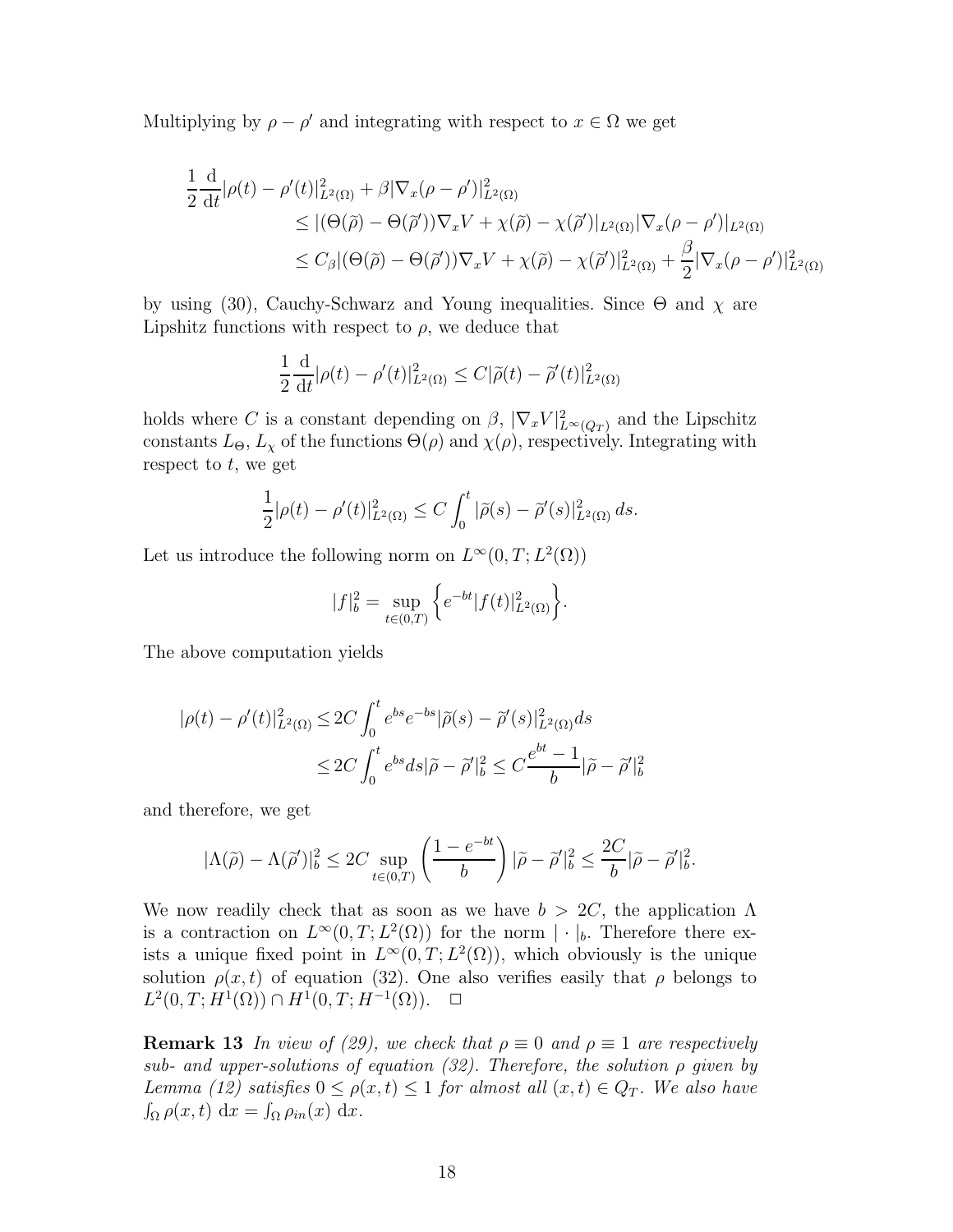We can now deduce the existence part of Proposition 8. Let us introduce the following closed bounded convex subset of  $L^2(Q_T)$ 

$$
F = \left\{ g \in L^{2}(Q_{T}) \, ; \, 0 \le g(x, t) \le 1 \text{ a.e. } x \in \Omega, t \in [0, T], \int_{\Omega} g(x, t) \, dx = \int_{\Omega} D(x) \, dx \right\}.
$$

We define an application  $\mathcal{F}: F \to F$  by  $\mathcal{F}(\rho_1) = \rho$ , where, for  $\rho_1$  in F and  $V(x, t)$  solving (31),  $\rho$  is the solution of (32) given by Lemma 12 (this solution still belongs to  $F$ , see Remark 13). Then we have the following lemma, which, together with the Schauder fixed point theorem easily yields the existence part of Proposition 8.

**Lemma 14** The application  $\mathcal F$  is continuous and compact on  $F$ .

**PROOF.** Let  $\rho_1$  be in F, and  $\rho = \mathcal{F}(\rho_1)$ . We can estimate  $\rho(x, t)$  by multiplying equation (32) by  $\rho$ , and integrating over  $Q_T$ . Precisely, one has

$$
\frac{1}{2}|\rho(t)|_{L^{2}(\Omega)}^{2} + \frac{\beta}{2}|\nabla_{x}\rho|_{L^{2}(Q_{T})}^{2} \leq C_{\beta}|\Theta(\rho)\nabla_{x}V + \chi(\rho)|_{L^{2}(Q_{T})}^{2} + \frac{1}{2}|\rho_{in}|_{L^{2}(\Omega)}^{2}
$$
\n
$$
\leq C_{\beta}|\Theta|_{L^{\infty}}^{2}|\nabla_{x}V|_{L^{2}(Q_{T})}^{2} + \text{meas}(Q_{T})^{2}|\chi|_{L^{\infty}}^{2} + \frac{1}{2}|\rho_{in}|_{L^{2}(\Omega)}^{2}
$$
\n
$$
\leq C_{\beta}|\Theta|_{L^{\infty}}^{2}(|\rho_{1}|_{L^{2}(Q_{T})}^{2} + |D|_{L^{2}(Q_{T})}^{2})
$$
\n
$$
+ \text{meas}(Q_{T})^{2}|\chi|_{L^{\infty}}^{2} + \frac{1}{2}|\rho_{in}|_{L^{2}(\Omega)}^{2}.
$$
\n(33)

Therefore, as  $\rho_1$  lies in a bounded subspace of  $L^2(Q_T)$ ,  $\rho$  belongs to a bounded subspace in  $L^2(0,T;H^1(\Omega)) \cap H^1(0,T;H^{-1}(\Omega))$ , and Aubin's lemma provides the compactness of the application  $\mathcal{F}$ .

Let us now check that  $\mathcal F$  is continuous for the  $L^2(Q_T)$  norm. Let  $\rho_{1,n}$  be a (strongly) convergent sequence in  $L^2(Q_T)$  and set  $\rho_n = \mathcal{F}(\rho_{1,n})$ . Estimate (33) yields the boundedness of  $\rho_n$  in  $L^2(0,T;H^1(\Omega)) \cap H^1(0,T;H^{-1}(\Omega))$ . Therefore, by using Aubin's lemma again, this sequence lies in a compact set of  $L^2(Q_T)$ and, possibly at the cost of extracting subsequence, we can assume that

$$
\rho_{1,n} \xrightarrow[n \to \infty]{} \rho_1 \ L^2(Q_T) \text{ strongly and almost everywhere,}
$$
  

$$
\rho_n \xrightarrow[n \to \infty]{} \rho \qquad L^2(Q_T) \text{ strongly and almost everywhere.}
$$

The continuity of  $\Pi$  and the almost everywhere convergence of  $\rho_{1,n}$  gives

$$
\Pi(\rho_{1,n}(x,t),x) \xrightarrow[n \to \infty]{} \Pi(\rho_1(x,t),x)
$$
 almost everywhere.

Since  $\Pi$  is bounded in  $L^{\infty}$ , by applying the Lebesgue theorem we deduce that

$$
\Pi(\rho_{1,n})\varphi \xrightarrow[n \to \infty]{} \Pi(\rho_1)\varphi
$$
  $L^2(Q_T)$  strong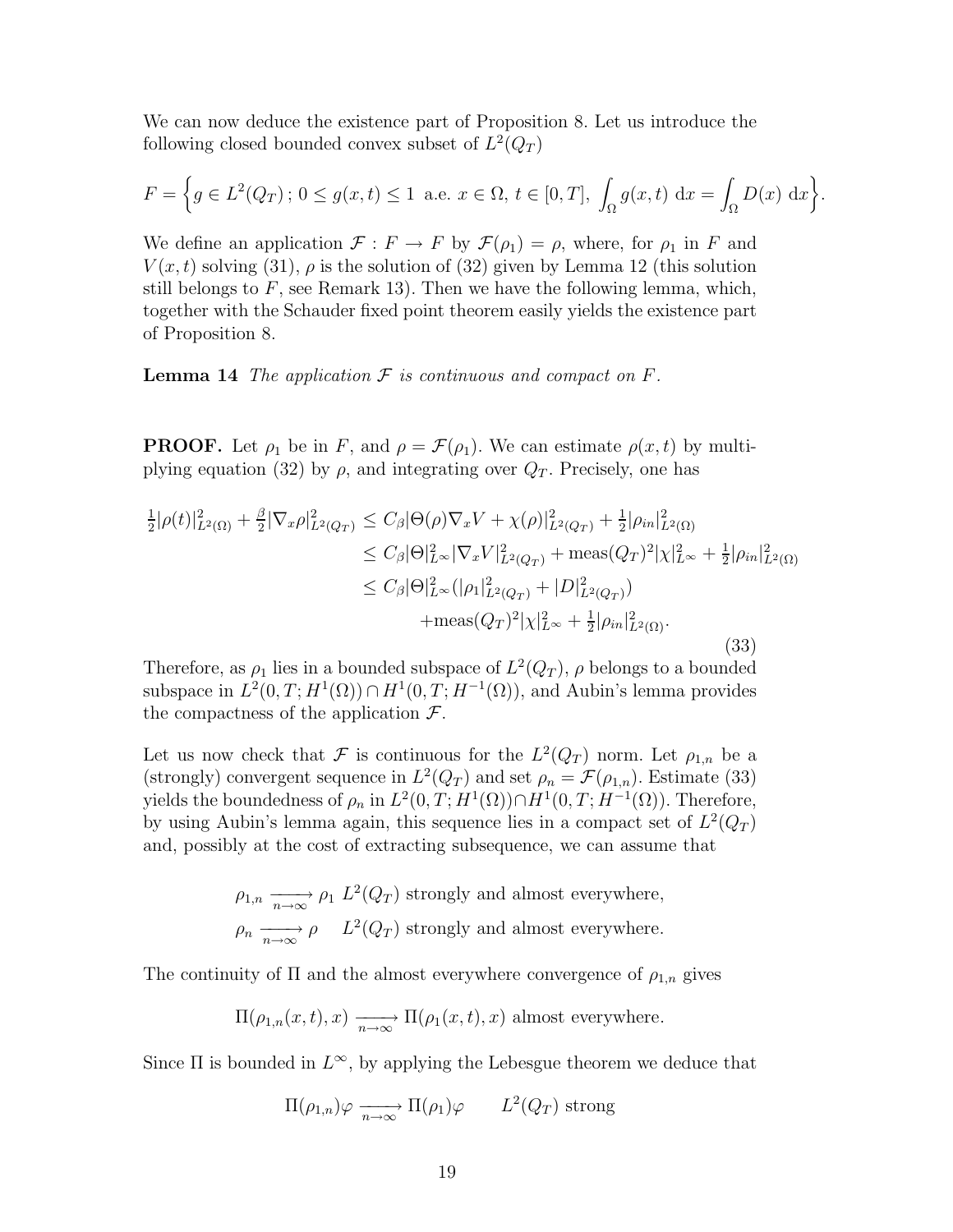holds for all  $\varphi(x,t) \in L^2(Q_T)$ . Furthermore, since  $\rho_n$  is bounded in  $L^2(0,T;H^1(\Omega)),$ we also have

$$
\nabla_x \rho_n \xrightarrow[n \to \infty]{} \nabla_x \rho
$$
  $L^2(Q_T)$  weak,

which yields

$$
\Pi(\rho_{1,n})\nabla_x \rho_n \xrightarrow[n \to \infty]{} \Pi(\rho_1)\nabla_x \rho
$$
  $L^2(Q_T)$  weak.

The same argument gives  $\Theta(\rho_n) \nabla_x V_n \rightharpoonup \Theta(\rho) \nabla_x V$  and  $\chi(\rho_n) \rightharpoonup \chi(\rho)$  in  $L^2(Q_T)$ . We deduce that  $\rho$  is the (unique) solution of (32), and therefore that  $\rho = \mathcal{F}(\rho_1)$ . By unicity of the solution of (32), a standard argument proves that the convergence applies to the whole sequence  $\rho_n$ , thus  $\mathcal F$  is continuous.  $\Box$ 

Before we prove the uniqueness of the so-obtained solution of equation (18), we have to investigate its regularity, as stated in Lemma 9. The proof of this Lemma essentially relies on results proved in the classical book of O.A. Ladyzenskaya-V.A Solonnikov-N.N. Ural'ceva [9]. Before beginning the proof, let us recall the definition of some Hölder spaces used in [9]. Let  $\mathcal{H}^{l, \frac{1}{2}}$  be the space of functions  $f(x, t)$  such that for all  $r \in \mathbb{N}$  and  $s \in \mathbb{N}^N$  satisfying  $2r + |s| \leq l$ , we have  $D_t^r D_x^s f \in L^\infty(Q_T)$ , and for all  $r \in \mathbb{N}$  and  $s \in \mathbb{N}^N$ satisfying  $2r+|s|=l$ , the function  $D_t^r D_x^s f$  is  $(l-[l])$ -Hölder with respect to x, and  $\frac{l-[l]}{2}$ -Hölder function with respect to t. We are now ready to prove Lemma 9.

**Proof of Lemma 9.** Throughout the proof,  $\rho$  and V will denote the solutions of equation (8), obtained in Proposition 8. First of all,  $\rho$  can be viewed as the solution of the following linear equation

$$
\partial_t \rho - \text{div}_x \left[ \tilde{\Pi}(x, t) \nabla_x \rho \right] = \text{div}_x \left[ \tilde{\Theta}(x, t) \nabla_x V + \tilde{\chi}(x, t) \right],\tag{34}
$$

where the coefficients are actually defined by  $\tilde{\Pi}(x,t) = \Pi(\rho(x,t),x)$ ,  $\tilde{\Theta}(x,t) =$  $\Theta(\rho(x,t),x)$  and  $\tilde{\chi}(x,t) = \chi(\rho(x,t),x)$ . Note that the regularity of the coefficients appearing in equation (34) depends on that of  $\rho(x, t)$  and  $V(x, t)$ .

Certainly, the coefficients belong to  $L^{\infty}(Q_T)$ . Then, Theorem 4.2, Chapter 3 in [9] yields that the generalized solution  $\rho(x, t)$  given by Proposition 8 belongs to  $\mathcal{C}^0(0,T;L^2(\Omega))$ . We can therefore apply Theorem 12.1, Chapter 3 in [9] which says that  $\rho(x, t)$ , together with  $\nabla_x \rho$  belong to  $\mathcal{H}^{l, \frac{l}{2}}$  for some  $l > 0$ . Finally, Theorem 5.2, Chapter 4 in [9] states that, as soon as the coefficients, together with their derivatives, belong to  $\mathcal{H}^{l, \frac{l}{2}}$  with  $l \geq 0$ , then the solution  $\rho(x,t)$  belongs to  $\mathcal{H}^{l+2,\frac{l}{2}+1}$ .

In turn, we readily check (see [10]) that, if  $\rho \in \mathcal{H}^{l, \frac{l}{2}}$ , then the solution  $V(x, t)$ , of (31) satisfies  $D_x^s V \in \mathcal{H}^{l, \frac{l}{2}}$  for all  $s \in \mathbb{N}^N$  such that  $|s| \leq 2$ . Therefore, as long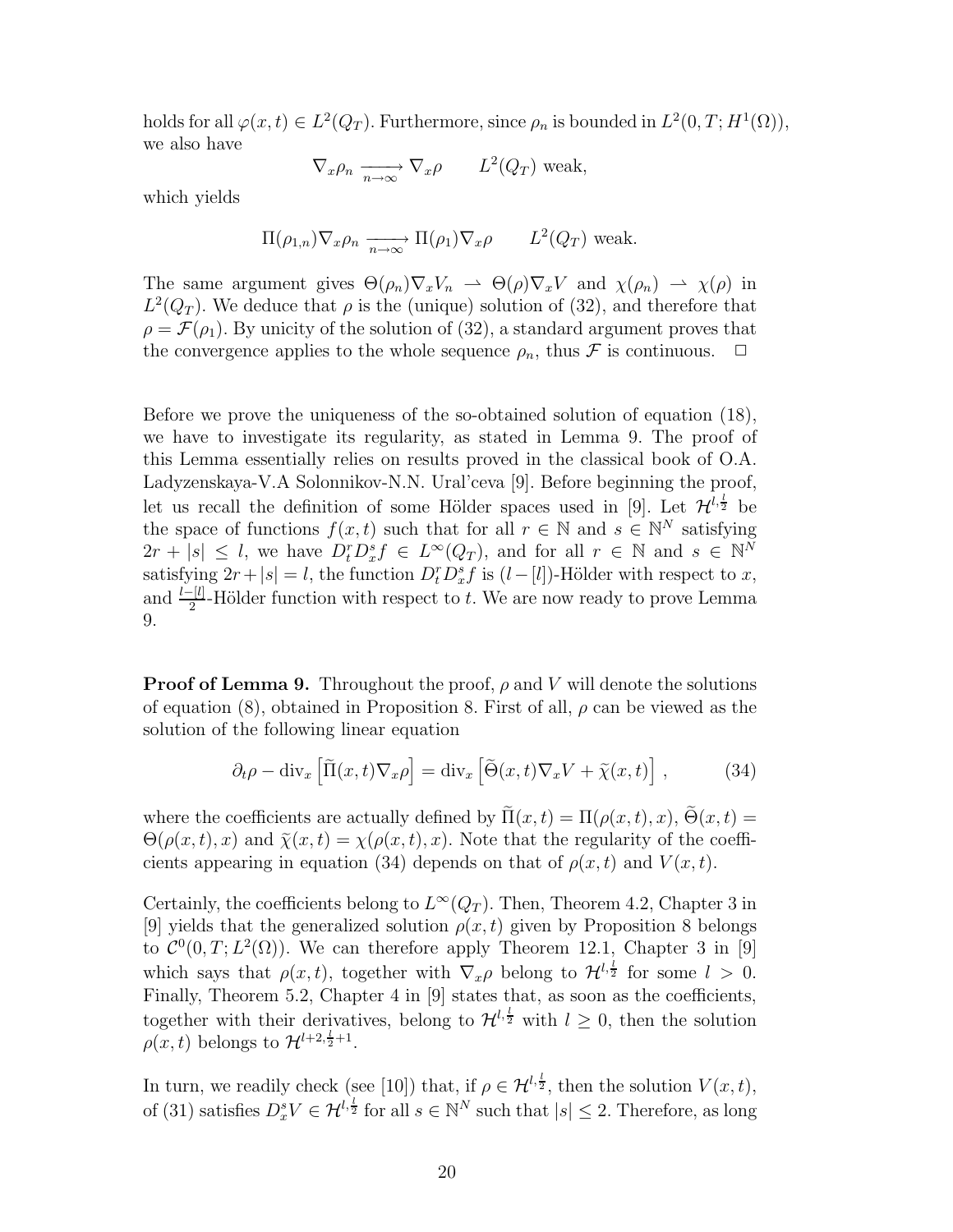as the derivative of  $\Pi$ ,  $\Theta$  and  $\chi$  with respect to x are bounded in  $[0, 1] \times \Omega$ , and that of  $\rho_{in}$ , are bounded in  $\Omega$ , we can increase the regularity of the solution  $\rho(x, t)$  of equation (8).  $\Box$ 

We can now obtain the proof of Proposition 8, by proving the uniqueness of the solution. In that purpose we remark that, as a consequence of the above Lemma 9, for all solution  $\rho$  of (18),  $\nabla_x \rho$  and  $\nabla_x V$  belong to  $L^{\infty}(Q_T)$ .

Let  $\rho$  and  $\rho'$  be two solutions of equation (18). Then, we have

$$
\begin{cases}\n\partial_t(\rho - \rho') - \operatorname{div}_x(\Pi(\rho')\nabla_x(\rho - \rho')) = \operatorname{div}_x[(\Pi(\rho) - \Pi(\rho'))\nabla_x\rho + \Theta(\rho')\nabla_x(V - V') \\
+ (\Theta(\rho) - \Theta(\rho'))\nabla_xV + \chi(\rho) - \chi(\rho')]\n\end{cases},
$$
\nfor  $x \in \Omega$ ,  $t \in [0, +\infty]$ \n  
\nfor  $x \in \Omega$ ,  $t \in [0, +\infty]$ 

By standard manipulation, one obtains the following estimate

$$
\frac{d}{dt}|\rho(t) - \rho'(t)|_{L^2(\Omega)}^2 + \beta |\nabla_x(\rho - \rho')|_{L^2(\Omega)}^2 \n\le C_\beta \left[ |(\Pi(\rho) - \Pi(\rho'))|_{L^2(\Omega)}^2 |\nabla_x \rho|_{L^\infty(Q_T)}^2 + |(\Theta(\rho) - \Theta(\rho'))\nabla_x V|_{L^2(\Omega)}^2 + |\Theta(\rho')\nabla_x (V - V')|_{L^2(\Omega)}^2 + |\chi(\rho) - \chi(\rho')|_{L^2(\Omega)}^2 \right] + \frac{\beta}{2} |\nabla_x(\rho - \rho')|_{L^2(\Omega)}^2.
$$

Since  $\Pi$ ,  $\Theta$  and  $\chi$  are Lipshitz functions, one deduces that

$$
\frac{\mathrm{d}}{\mathrm{d}t}|\rho(t) - \rho'(t)|_{L^2(\Omega)}^2 \le C|\rho(t) - \rho'(t)|_{L^2(\Omega)}^2 \left[|\nabla_x V|_{L^\infty(Q_T)}^2 + |\nabla_x \rho|_{L^\infty(Q_T)}^2 + C\right]
$$

holds. However, the initial condition  $\rho(t = 0) - \rho'(t = 0) = 0$  vanishes so that Gronwall's lemma leads to  $|\rho(t) - \rho'(t)|_{L^2(\Omega)}^2 = 0$  for all  $t \in [0, T]$ . This completes the proof of Proposition 8, and ends this section.  $\Box$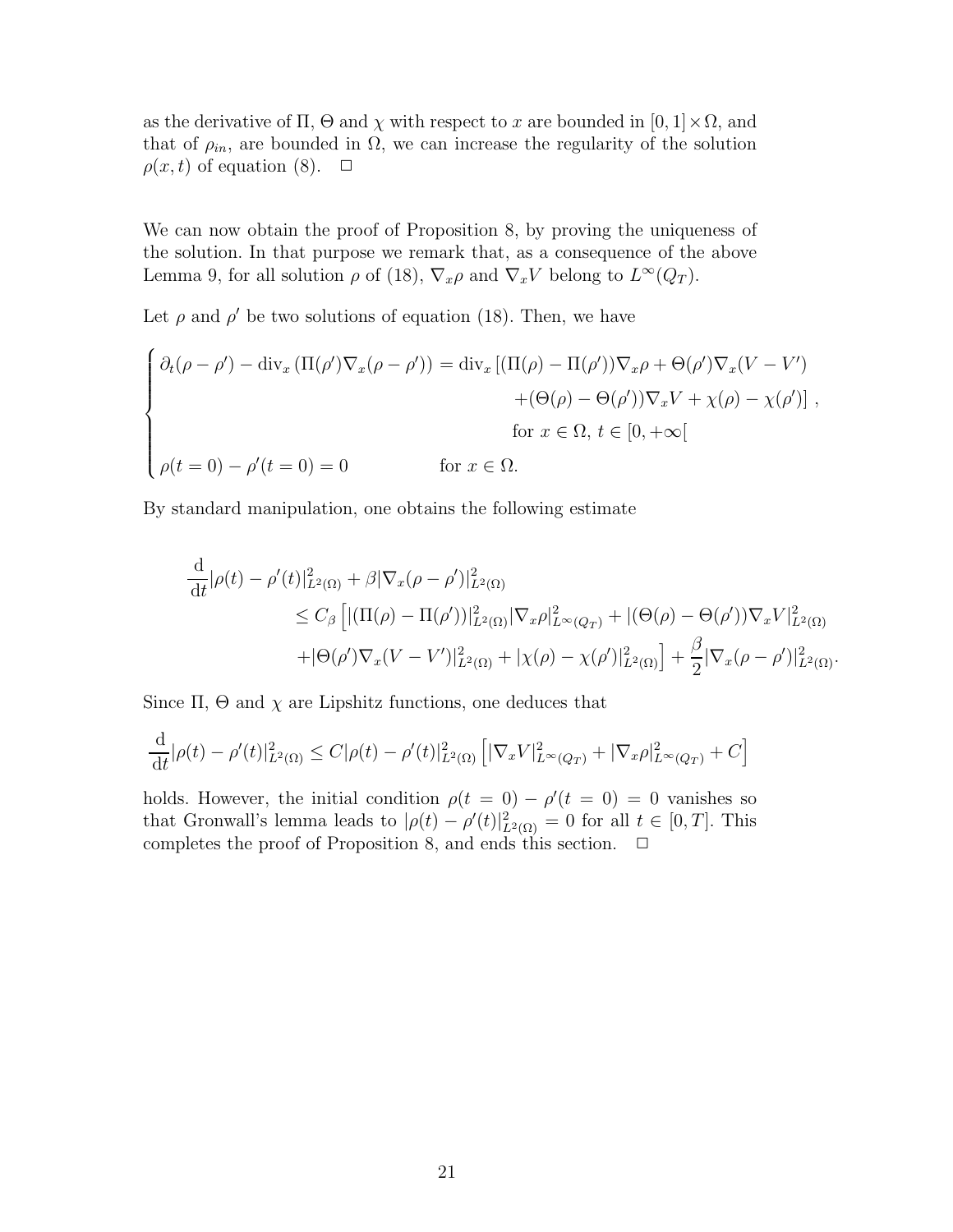#### A Appendix - Existence of equilibrium states.

This section is devoted to the proof of Proposition 3. For the sake of simplicity, throughout this section we shall drop the space dependence. We aim at justifying the existence of a family of equilibrium states parametrized by the mass, namely  $\{F_{\rho}: B \to \mathbb{R}, \rho \in [0,1]\}$  such that

$$
Q(F_{\rho}) = 0, \qquad \int_B F_{\rho} \, \mathrm{d}k = \rho.
$$

In this Section, the kernel  $\sigma$  is supposed to satisfy the following properties:

(A1)  $\sigma$  is a measurable function defined on  $B \times B$  with value in R such that

$$
0 < \sigma(k, k') \qquad \text{for almost all } k, k',
$$

(A2) There exists a constant  $\overline{\sigma} > 0$  such that

$$
\sup_{k \in B} \int_B \sigma(k, k') \, \mathrm{d}k' \le \overline{\sigma}, \qquad \sup_{k \in B} \int_B \sigma(k', k) \, \mathrm{d}k' \le \overline{\sigma},
$$

(A3) For any measurable set  $A \subset B$  such that meas( $A$ ) > 0, one defines

$$
\begin{cases} \Sigma(\mathcal{A}) = \inf_{k \in B} \int_{\mathcal{A}} \sigma(k, k') \, \mathrm{d}k', & \overline{\Sigma}(\mathcal{A}) = \sup_{k \in B} \int_{\mathcal{A}} \sigma(k, k') \, \mathrm{d}k', \\ \Sigma_*(\mathcal{A}) = \inf_{k \in B} \int_{\mathcal{A}} \sigma(k', k) \, \mathrm{d}k', & \overline{\Sigma}_*(\mathcal{A}) = \sup_{k \in B} \int_{\mathcal{A}} \sigma(k', k) \, \mathrm{d}k'. \end{cases}
$$

Then, there exists a constant  $\sigma > 0$  satisfying for any such set A,

 $\underline{\Sigma}_*(\mathcal{A})/\Sigma(\mathcal{A})\geq\underline{\sigma},\qquad \underline{\Sigma}(\mathcal{A})/\Sigma_*(\mathcal{A})\geq\underline{\sigma},$ 

(A4) There exists a measurable negligeable set  $N \subset B$  such that the families

$$
\{\sigma(k, \cdot), k \in B \setminus N\}
$$
 and  $\{\sigma(\cdot, k), k \in B \setminus N\}$  are relatively compact in  $L^1(B)$ .

In this general framework, we are able to show the existence of equilibrium states parametrized by the mass.

**Theorem 15** Suppose (A1-A4). Then, for any  $\rho \in [0, 1]$ , there exists a unique  $0 \leq F_{\rho} \leq 1$  verifying  $\int_B F_{\rho} \, \mathrm{d}k = \rho$  and  $Q(F_{\rho}) = 0$ .

**Remark 16** The assumptions introduced above need some comments:

- Since meas(B)  $<\infty$ , the embeddings  $L^p(B) \subset L^1(B)$  holds for any  $1 \leq p \leq$ ∞.
- Assumption (A2) implies that, for any  $f \in L^{\infty}(B)$ ,  $Q(f)$  is well defined in  $L^{\infty}(B)$  (with  $||Q(f)||_{\infty} \leq 2\overline{\sigma}||f||_{\infty}(1 + ||f||_{\infty})$ ).
- Assumption (A3) is a non-degeneracy condition of the collision kernels. In particular, it is fulfilled when  $0 < \sigma_1 \leq \sigma(k, k') \leq \sigma_2$  (with  $\underline{\sigma} = \sigma_1/\sigma_2$ ), as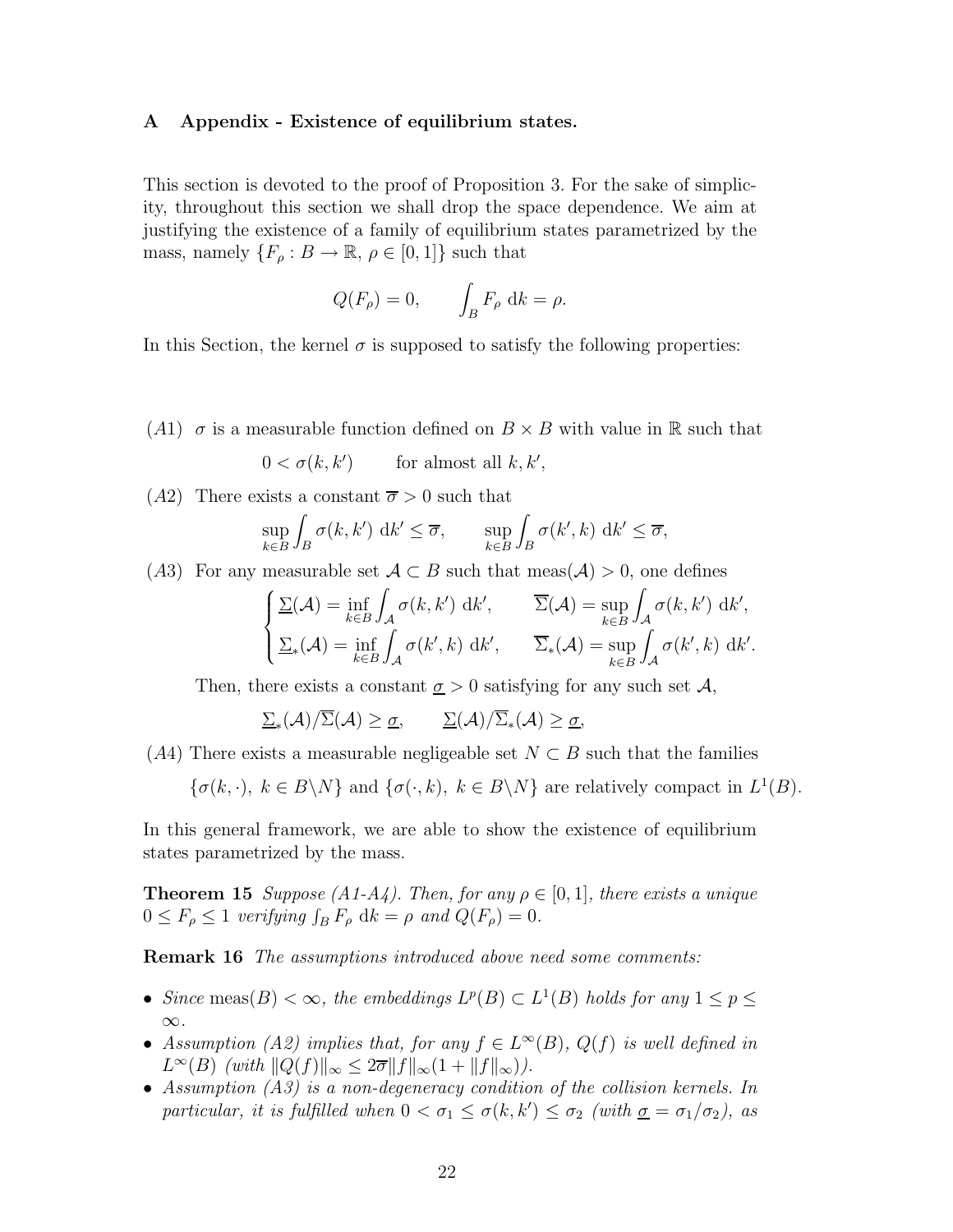assumed in Hypothesis 1.

 $\sqrt{ }$  $\Big\}$ 

 $\overline{\mathcal{L}}$ 

• According to the classical Weil criterion (see  $[5]$ , Th. 4.20.1), assumption (A4) reads

For any  $\varepsilon > 0$ , there exists  $\eta_{\varepsilon} > 0$  such that, for any  $h \in \mathbb{R}^N$  and a.a.  $k \in B$ , if  $|h| \leq \eta_{\varepsilon}$ , then Z  $\int_{\mathbb{R}^N}|\sigma(k,k'+h)-\sigma(k,k')| \, \, \mathrm{d} k' < \varepsilon, \quad \int_{\mathbb{R}^N}|\sigma(k'+h,k)-\sigma(k',k)| \, \, \mathrm{d} k' < \varepsilon$ (A.1)

(where  $\sigma$  has been extended by 0 out of  $B \times B$  and dk stands for the Lebesgue measure divided by  $meas(B)$ ).

• Assumption  $(A_4)$  is fulfilled if one assumes

$$
\sigma(k, k') \in C^0(B_k; L^1(B_{k'})) \cap C^0(B_{k'}; L^1(B_k)).
$$

In particular all assumptions (A1-A4) are satisfied when  $\sigma \in C^0(B \times B)$ . In this case, the equilibrium states  $F_{\rho}$  are continuous on B.

Let us introduce the following mapping

$$
\Phi : \mathbb{R} \times L^{\infty}(B) \longrightarrow \mathbb{R} \times L^{\infty}(B)
$$

$$
\begin{pmatrix} \rho \\ f \end{pmatrix} \longmapsto \begin{pmatrix} \int_{B} f \, \mathrm{d}k - \rho \\ Q(f) \end{pmatrix}
$$

defined on  $[0,1] \times \{f \in L^{\infty}(B), 0 \le f \le 1\}$  with values in  $[-1,1] \times L_0^{\infty}$ . Here,  $L_0^{\infty}$  stands for the subspace

$$
L_0^{\infty} = \left\{ f \in L^{\infty}(B), \int_B f \, \mathrm{d}k = 0 \right\}.
$$

Determination of equilibrium state F having mass  $\rho$  reduces to searching for the zeros of  $\Phi$ . First, note that  $\Phi(0,0) = (0,0) = \Phi(1,1)$ . We shall use the implicit function theorem to construct a family  $\{(\rho, F_{\rho}), \rho \in [0, 1]\}$  such that

$$
\begin{cases}\nF_0 = 0, & F_1 = 1, \\
\Phi(\rho, F_\rho) = (0, 0).\n\end{cases}
$$

furthermore, we will obtain that  $0 \leq F_{\rho} \leq 1$  (precisely  $0 \lt F_{\rho} \lt 1$  for  $\rho \in (0, 1)$ .

The derivative of  $\Phi$  with respect to f reads

$$
\frac{\partial \Phi}{\partial f}(\rho, f)(h) = \begin{pmatrix} \int_B h \, \mathrm{d}k \\ L_f(h) \end{pmatrix}
$$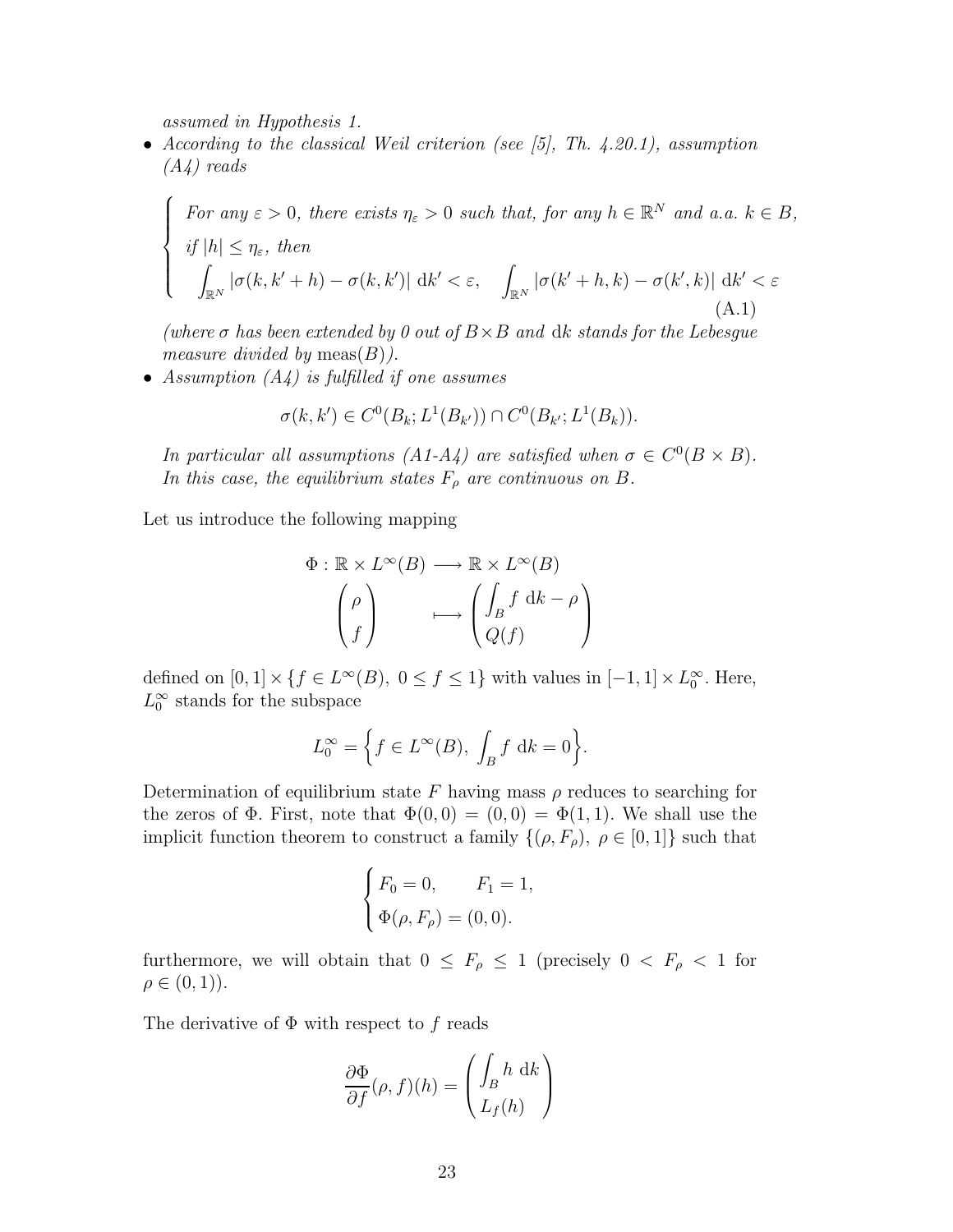where  $L_f$  is the operator from  $L^{\infty}(B)$  to  $L_0^{\infty}$  defined by

$$
\begin{cases}\nL_f(h) = K_f(h) - \nu_f(k)h, \\
K_f(h) = \int_B s_f(k, k')h(k') \,dk', \\
\nu_f(k) = \int_B s_f(k', k) \,dk'.\n\end{cases}
$$
\n(A.2)

The kernel  $s_f$  depends on the function f as follows

$$
s_f(k, k') = \sigma(k, k')(1 - f(k)) + \sigma(k', k) f(k).
$$

For  $0 \leq f \leq 1$ , notice that  $s_f$  is nothing but the barycenter of  $\sigma(k, k')$  and  $\sigma(k',k)$ . We aim at proving that  $\frac{\partial \Phi}{\partial f}$  is inversible from  $L^{\infty}(B)$  to  $\mathbb{R}\times L^{\infty}_0$ . Let  $(a, q) \in \mathbb{R} \times L_0^{\infty}(B)$ . We should prove existence-uniqueness of  $h \in L^{\infty}(B)$ verifying

$$
\left(\begin{matrix} \int_B h \, \mathrm{d}k \\ L_f(h) \end{matrix}\right) = \left(\begin{matrix} a \\ q \end{matrix}\right).
$$

By linearity, and using  $\int_B dk = 1$ , the problem reduces to the invertibility of  $L_f$  on  $L_0^{\infty}$ .

**Lemma 17** For any f verifying  $0 \le f \le 1$ , the operator  $L_f: L_0^{\infty} \longrightarrow L_0^{\infty}$  is invertible.

The proof uses the following claim.

**Lemma 18** Let f verifying  $0 \le f \le 1$ . Then

i) There exist constants  $\overline{\nu} \geq \nu > 0$  such that for a.a.  $k \in B$ ,

$$
0 < \underline{\nu} \le \nu_f(k) \le \overline{\nu} < \infty
$$

(and  $\overline{\nu}$  does not depend on f).

ii) The integral operator

$$
T_f g(k) = \int_B t_f(k, k') g(k') \, dk', \qquad t_f(k, k') = s_f(k, k') / \nu_f(k')
$$

is compact on  $L^{\infty}(B)$ .

**Proof of Lemma 17.** Let  $g(k) = \nu_f(k)h(k)$ . The equation  $L_f(h) = K_f(h)$  –  $\nu_f h = q$  recasts  $(T_f - I)g = q$  where  $T_f$  is the integral operator involved in Lemma 18. One deduces from Lemma 18-ii) that  $\text{Ran}(T_f-I) = [\text{Ker}(T_f^*-I)]^{\perp}$ where

$$
T_f^* \phi(k) = \int_B t_f(k',k) \phi(k') \, \mathrm{d}k' = \int_B s_f(k',k) \, \left(\nu_f(k)\right)^{-1} \phi(k') \, \mathrm{d}k'.
$$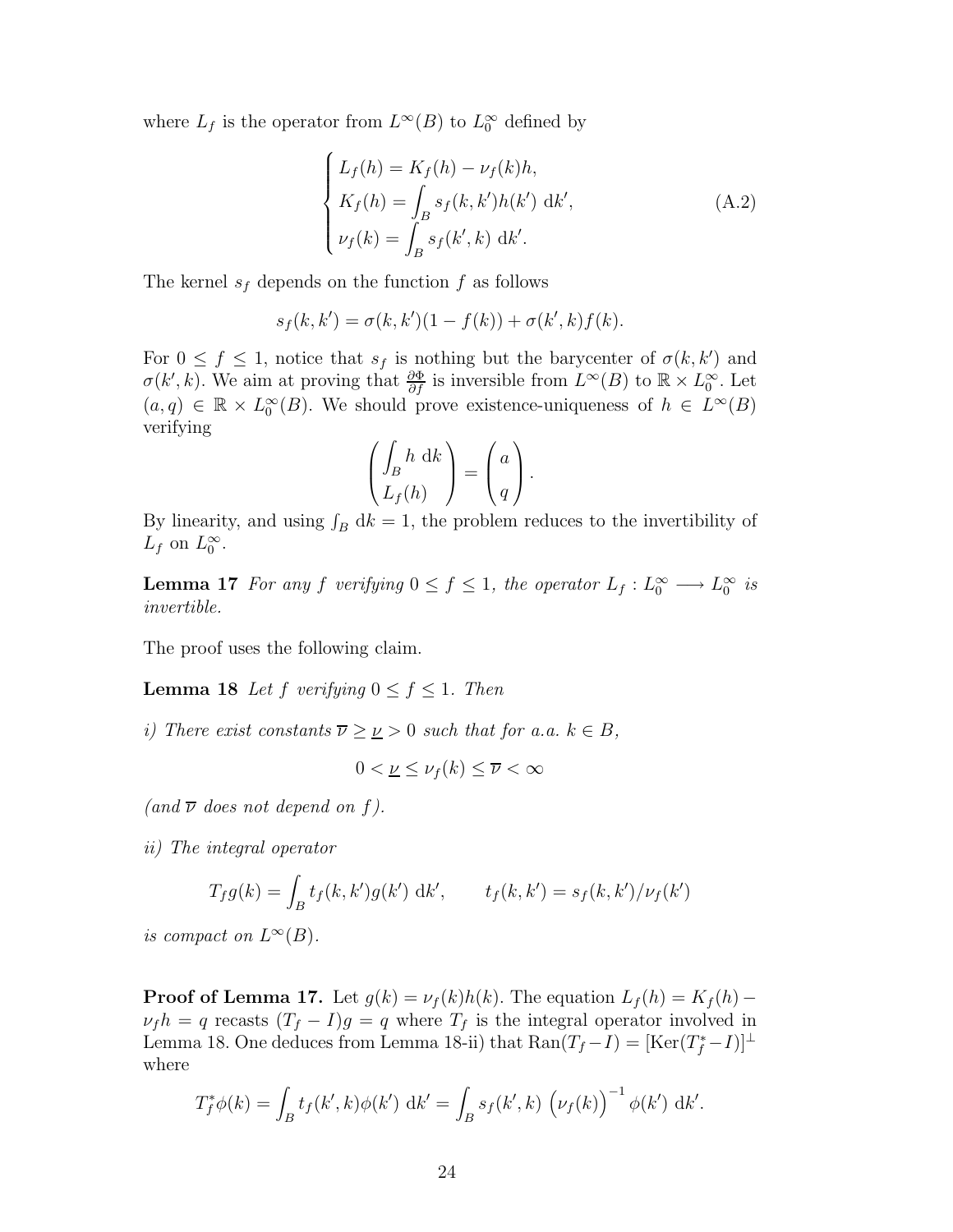Moreover, by (A1) and Lemma 18-ii), the Krein-Rutman Theorem (see [15], Th. 6.6) applies to  $T_f^*$ . The spectral radius r is a positive eigenvalue, associated to a eigenfunction  $> 0$ . The associated eigenspace has dimension 1 and the other eigenvalue have a modulus  $\langle r. \text{ Next}, (A.2) \text{ gives } T_f^*(1) = 1. \text{ Therefore,}$ one obtains

$$
Ker(T_f^*-I) = \mathbb{R}, \qquad \text{Ran}(T_f-I) = L_0^{\infty}.
$$

This proves, for  $q \in L_0^{\infty}$ , the existence of a solution  $g \in L^{\infty}(B)$  of  $(T_f - I)g = q$ (respecively, with Lemma 2-i,  $h \in L^{\infty}(B)$  solution of  $L_f h = q$ ).

The Krein-Rutman Theorem also garantees that  $T_f-I$  has a mono-dimensional kernel, spanned by a normalized eigenfunction  $G_f > 0$ . Hence, solutions  $g \in L^{\infty}(B)$  of  $(T_f - I)g = q$  can be written  $g = g_0 + \alpha G_f$ ,  $\alpha \in \mathbb{R}$ , and the condition  $h = g/\nu_f \in L_0^{\infty}$  yields uniqueness since  $\int_B G_f/\nu_f \, \mathrm{d}k \neq 0$ . Therefore, the operator  $L_f$  is invertible on  $L_0^{\infty}$ .  $\Box$ 

**Proof of Lemma 18.** For  $f = 0$ , by using (A1-A3), one gets

$$
0 < \underline{\sigma} \ \overline{\Sigma}(B) \le \underline{\Sigma}_*(B) \le \nu_0(k) \le \overline{\sigma}.
$$

A similar reasoning applies to  $f = 1$ .

Let  $0 \le f \le 1$ , with  $f \ne 0$ ,  $f \ne 1$ . Then, there exist  $\delta > 0$  and a measurable set  $\mathcal{A}_{\delta} \subset B$  such that  $f(k') \geq \delta$  on  $\mathcal{A}_{\delta}$  and meas $(\mathcal{A}_{\delta}) > 0$ . It follows that

$$
2\overline{\sigma} \ge \nu_f(k) \ge \delta \, \Sigma(\mathcal{A}_{\delta}) > 0,
$$

holds, still by using  $(A1-A3)$ . This justifies Part i) of the statement.

Let  $\varphi \in L^{\infty}(B)$  (which is destined to represent f or  $1-f$ ). We shall show that the integral operator with kernel  $\sigma(k, k')\varphi(k)\big(\nu_f(k')\big)^{-1}$  is compact on  $L^{\infty}(B)$ . According to the characterization given by Eveson [6], we have to establish that the set

$$
\Big\{\frac{\sigma(k,k')\varphi(k)}{\nu_f(k')},\,k\in B\backslash N\Big\},
$$

where  $N \subset B$  is a negligeable set, is relatively compact in  $L^1(B)$ . Of course, the same reasoning applies to the operator with kernel  $\sigma(k',k)\varphi(k)\big(\nu_f(k')\big)^{-1}$ . Let  $h \in \mathbb{R}^N$ . Extending functions by 0 outside of B, we have

$$
\int_{\mathbb{R}^N} \left| \frac{\sigma(k, k'+h)\varphi(k)}{\nu_f(k'+h)} - \frac{\sigma(k, k')\varphi(k)}{\nu_f(k')} \right| \, \mathrm{d}k' \n\leq \|\varphi\|_{\infty} \int_{\mathbb{R}^N} \left| \frac{\sigma(k, k'+h)\nu_f(k') - \sigma(k, k')\nu_f(k'+h)}{\nu_f(k'+h)\nu_f(k')} \right| \, \mathrm{d}k' \n\leq \frac{\|\varphi\|_{\infty}}{\underline{\nu}^2} \Big( I(k, h) + J(k, h) \Big)
$$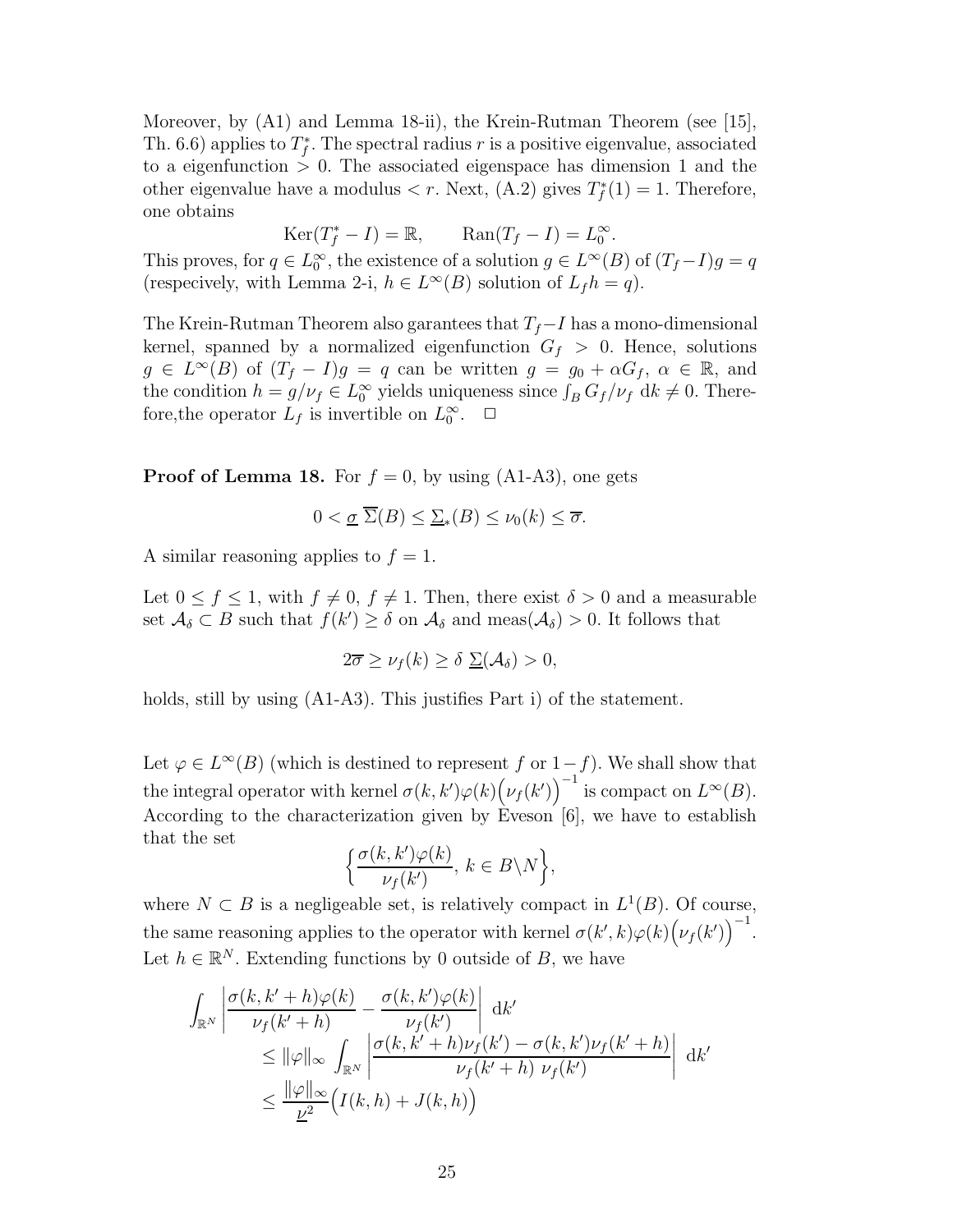where  $\underline{\nu}$  is the bound from below on  $\nu_f(k)$  obtained in Part i) and we have set

$$
I(k, h) = \int_{\mathbb{R}^N} |\sigma(k, k' + h) - \sigma(k, k')| \nu_f(k') \, dk',
$$
  

$$
J(k, h) = \int_{\mathbb{R}^N} \sigma(k, k') |\nu_f(k' + h) - \nu_f(k')| \, dk'.
$$

Let  $\varepsilon > 0$ . We shall exhibit  $\eta_{\varepsilon} > 0$  such that, if  $|h| \leq \eta_{\varepsilon}$ , then for a.a.  $k \in B$ ,  $I(k, h) \leq \varepsilon$  and  $J(k, h) \leq \varepsilon$ . Estimation of I is a direct consequence of (A.1) since

$$
\sup_{k \in B} I(k, h) \leq \overline{\nu} \sup_{k \in B} \int_{\mathbb{R}^N} |\sigma(k, k' + h) - \sigma(k, k')| \, \mathrm{d}k' \xrightarrow[h] \to 0.
$$

To treat *J*, let us introduce the set  $E_M(k) = \{k' \in \mathbb{R}^N, \sigma(k, k') \geq M\}$  where  $M \geq 0$ . We denote  $F_M(k) = \mathbf{C}(E_M(k))$  and we split

$$
J(k, h) = \int_{E_M(k)} \dots \, dk' + \int_{F_M(k)} \dots \, dk' = K(k, h, M) + L(k, h, M).
$$

The integral on  $E_M(k)$  is estimated by

$$
K(k, h, M) \le 2\overline{\nu} \int_{E_M(k)} \sigma(k, k') \, \mathrm{d}k'.
$$

Then, the compactness assumption (A4) guarantees in particular that the equi-integrability criterion

$$
\sup_{k \in B} \int_{E_M(k)} \sigma(k, k') \, \mathrm{d}k' \xrightarrow[M \to \infty]{} 0
$$

is fulfilled. Thus, we can choose  $M = M_{\varepsilon}$  large enough to obtain  $\sup_{k,h} K(k,h,M)$  $\varepsilon/2$ . It remains to deal with the integral on  $F_M(k)$ . By definition of  $\nu_f$ , with  $0 \le f \le 1$ , we get

$$
\begin{aligned} & |\nu_f(k'+h) - \nu_f(k')| \\ &= \left| \int_B \left\{ \left( \sigma(k'',k'+h) - \sigma(k'',k') \right) \left( 1 - f(k'') \right) + \left( \sigma(k'+h,k'') - \sigma(k',k'') \right) f(k'') \right\} \, \mathrm{d}k'' \right| \\ &\leq \int_B |\sigma(k'',k'+h) - \sigma(k'',k')| \, \mathrm{d}k'' + \int_B |\sigma(k'+h,k'') - \sigma(k',k'')| \, \mathrm{d}k''. \end{aligned}
$$

Hence, we are led to

$$
L(k, h, M) \leq \int_{F_M(k)} \int_B \sigma(k, k') \left| \sigma(k'', k' + h) - \sigma(k'', k') \right| dk'' dk' + \int_{F_M(k)} \int_B \sigma(k, k') \left| \sigma(k' + h, k'') - \sigma(k', k'') \right| dk'' dk' 
$$
\leq M \int_B dk'' \times \left( \sup_{k'' \in B} \int_{\mathbb{R}^N} \left| \sigma(k'', k' + h) - \sigma(k'', k') \right| dk' + \sup_{k'' \in B} \int_{\mathbb{R}^N} \left| \sigma(k' + h, k'') - \sigma(k', k'') \right| dk' \right)
$$
$$

.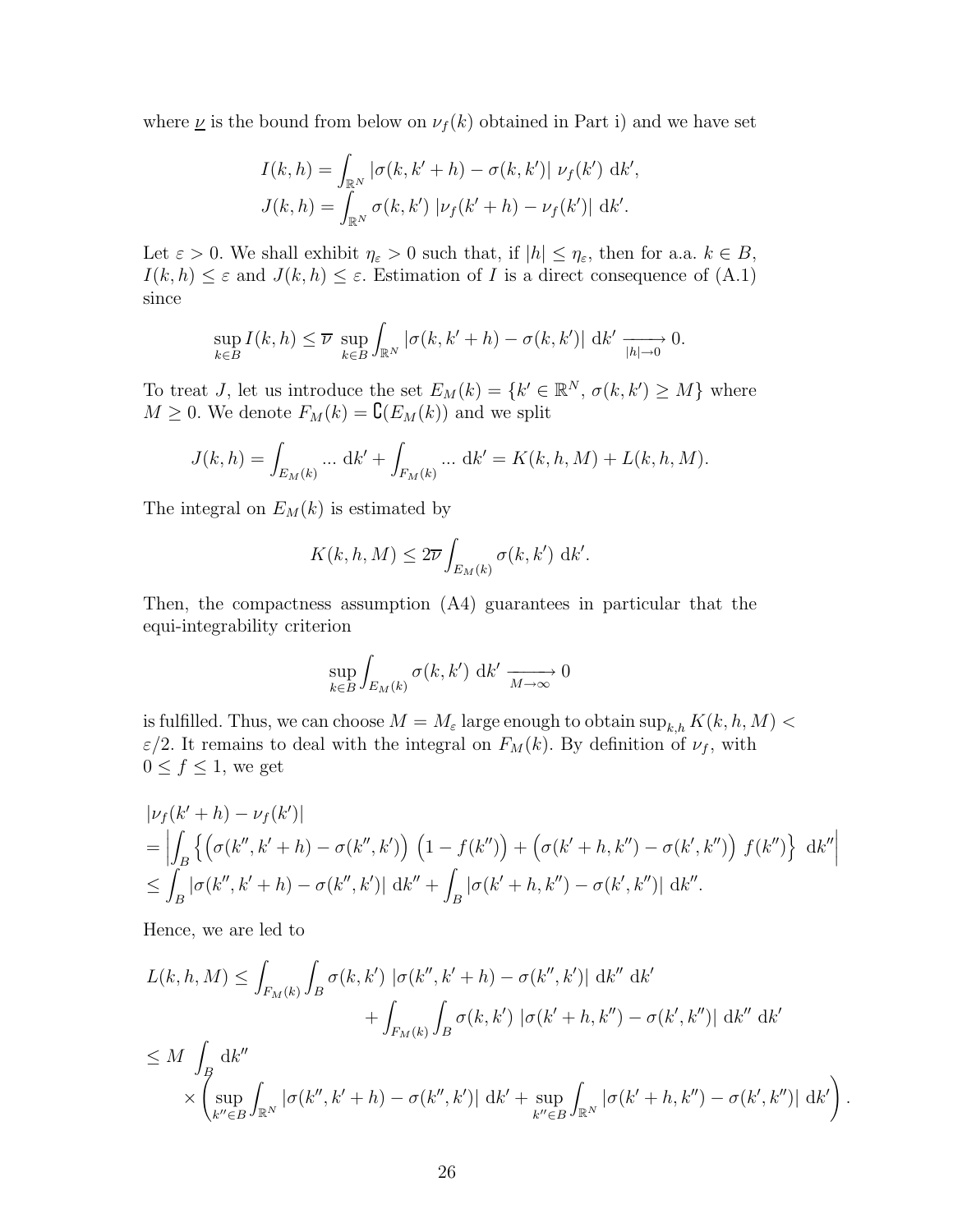By (A.1), we can find  $\eta = \eta_{\varepsilon}$  such that, for  $|h| \leq \eta_{\varepsilon}$ , this quantity is  $\langle \varepsilon/2, \eta_{\varepsilon} \rangle$ uniformly with respect to  $k \in B$ . This ends the proof of ii).  $\Box$ 

In particular, Lemma 17, applies to  $f(k) = 0$  (and of course also to  $f(k) = 1$ ). Then, the implicit function theorem jusitifies the existence of an application  $\rho \mapsto F_{\rho}$ , belonging to class  $C^1$  on a certain interval  $]-\rho_0, \rho_0[$ , with values in  $L^{\infty}(B)$ , and such that  $F_{\rho}$  satisfies

$$
\int_{B} F_{\rho} \, \mathrm{d}k = \rho, \qquad Q(F_{\rho}) = 0. \tag{A.3}
$$

It remains to show that the function  $F_{\rho}$  verifies  $0 \leq F_{\rho} \leq 1$ , at least for "small enough"  $\rho \geq 0$ , and then to extend the function on the whole interval  $\rho \in [0, 1]$ . To this purpose, we will use the following remarks.

**Remark 19** By derivating  $(A.3)$  with respect to  $\rho$ , one is led to the following remarkable identities

$$
\int_B F'_{\rho} \, \mathrm{d}k = 1 \qquad \quad et \qquad D_{F_{\rho}}(F'_{\rho}) = 0,
$$

where  $F'_{\rho} = \frac{\partial F_{\rho}}{\partial \rho}$ . Thus,  $F'_{\rho}(k)$  is a normalized eigenfunction of the operator  $D_{F_{\rho}}$ . Arguments used in the proof of Lemma 17, allows us to deduce that  $F'_{\rho}(k) > 0$  for a.a.  $k \in B$ , as soon as  $0 \leq F_{\rho} \leq 1$ .

**Remark 20** The chemical potential associated to a function  $F$  is given by

$$
\Pi(F) = \frac{1 - F}{F}.
$$

Then, the relation  $Q(F) = 0$  leads to

$$
\Pi(F)(k) = \frac{\int_{B} \sigma(k',k)(1 - F(k')) \, \mathrm{d}k'}{\int_{B} \sigma(k,k')F(k') \, \mathrm{d}k'}.
$$
\n(A.4)

Now, we can complete the proof of Theorem 15. Since  $\rho \mapsto F_{\rho}$  is continuous, with values in  $L^{\infty}(B)$ , and  $F_0 = 0$ , we have  $|F_{\rho}(k)| < 1$  for  $\rho$  small enough. Moreover,  $\rho \mapsto F_{\rho}$  being  $C^1$ , we have  $F_{\rho}(k) = \rho(F'_{0}(k) + \varepsilon(\rho, k)),$ with  $\lim_{\rho\to 0} ||\varepsilon(\rho, \cdot)||_{\infty} = 0$ . If we can find some  $\delta_0 > 0$  such that  $F'_0(k) \ge \delta_0$ almost everywhere on B, then, we can deduce that  $F_{\rho}(k) \ge \rho \delta_0/2 > 0$  for  $\rho > 0$  small enough.

However, by definition,  $F'_0 > 0$  satisfies (see the proof of Lemma 17)

$$
K_0(F'_0)(k) = \nu_0(k)F'_0(k) = \int_B \sigma(k,k')F'_0(k') \,dk' = \int_B \sigma(k',k) \,dk' F'_0(k).
$$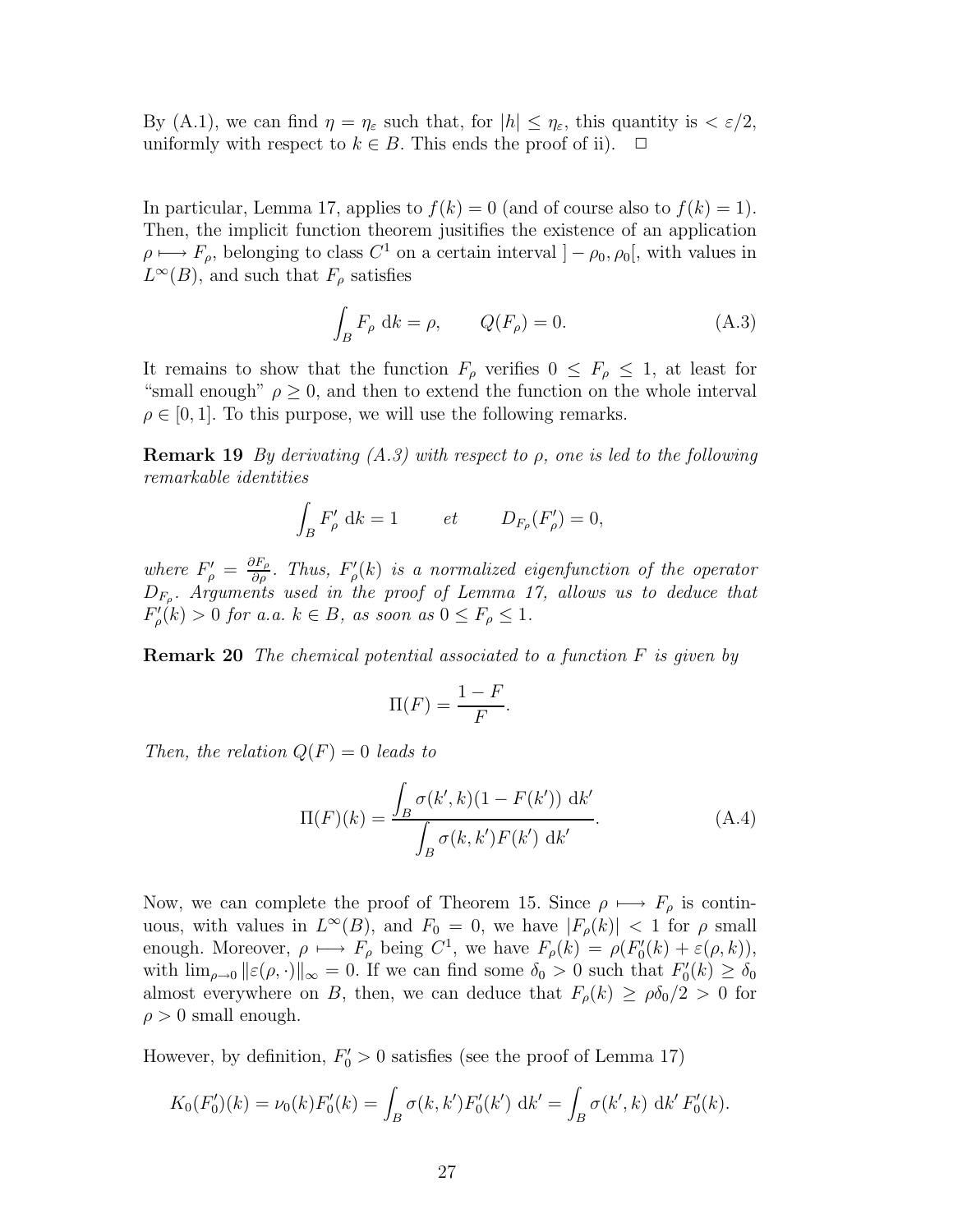Suppose that for any  $\delta > 0$ , there exists a measurable set  $\mathcal{A}_{\delta} \subset B$  such that  $meas(\mathcal{A}_{\delta}) > 0$  and  $0 < F'_{0}(k) \leq \delta$  on  $\mathcal{A}_{\delta}$ . Then, for  $k \in \mathcal{A}_{\delta}$ , one has

$$
\int_B \sigma(k, k') F'_0(k') \, \mathrm{d}k' \le \delta \int_B \sigma(k', k) \, \mathrm{d}k'.
$$

Integrate this relation over  $\mathcal{A}_{\delta}$ . Since  $\int_{B} F'_{0} \, \mathrm{d}k = 1$ , one obtains

$$
\underline{\Sigma}_{*}(\mathcal{A}_{\delta}) \leq \int_{B} \left( \int_{\mathcal{A}_{\delta}} \sigma(k, k') \, \mathrm{d}k \right) F'_{0}(k') \, \mathrm{d}k' \leq \delta \int_{B} \left( \int_{\mathcal{A}_{\delta}} \sigma(k', k) \, \mathrm{d}k \right) \, \mathrm{d}k' \leq \delta \overline{\Sigma}(\mathcal{A}_{\delta}).
$$

This contradicts (A3).

In this way, we construct for  $\rho \geq 0$  in a neighborhood of  $0, F_{\rho} \in L^{\infty}(B)$  solving (A.3) and verifying  $0 \leq F_\rho \leq 1$ . Note also that  $\rho \mapsto F_\rho(k)$  is non decreasing (and bounded from below by a positive constant when  $\rho > 0$ ). Furthermore, as soon as  $0 \leq F_{\rho} \leq 1$ , we can apply the implicit function theorem and extend the application  $\rho \mapsto F_{\rho}$ . Let  $\rho_0 \in (0, 1]$  such that  $[0, \rho_0]$  is the maximal interval on which  $F_{\rho}$  remains between 0 and 1. To complete the proof, we shall use the following argument.

**Lemma 21** If  $0 \leq F_\rho \leq 1$  and  $\rho \neq 1$ , then, there exists  $\delta > 0$  such that  $F_{\rho} \leq 1 - \delta$  almost everywhere on B.

Before the proof of this claim, let us end the proof of Theorem 15. Since  $0 \leq$  $F_{\rho_0} \leq 1$ , the operator  $D_{F_{\rho_0}}$  is invertible. Hence, we can extend the application  $\rho \mapsto F_{\rho}$  on the interval  $[0, \rho_1)$  for a certain  $\rho_1 > \rho_0$ . Suppose  $\rho_0 \neq 1$ . The function  $\rho \mapsto \Pi(F_\rho)$  lies in  $C^0((0, \rho_1]; L^\infty(B))$  (and is non increasing). By using Lemma 21, we check that  $\Pi(F_{\rho_0}) \geq \frac{\delta}{1-\delta} > 0$ . Then, by continuity with respect to  $\rho$ , the chemical potential  $\Pi(F_{\rho})$  remains non negative on an interval  $\rho \in [\rho_0, \rho'_1], \rho_0 < \rho'_1 \leq \rho_1$ . Since  $F_\rho \geq 0$ , we have  $F_\rho \leq 1$  for  $\rho \in [0, \rho'_1)$ , where  $\rho'_1 > \rho_0$ , which contradicts the definition of  $\rho_0$ . We conclude that  $\rho_0 = 1$  and the proof of Theorem 15 is now finished.  $\Box$ 

**Proof of Lemma 21.** Suppose that for any  $\delta > 0$ , there exists a mesurable set  $\mathcal{A}(\delta) \subset B$  such that meas $(\mathcal{A}(\delta)) > 0$  and  $F_{\rho}(k) \geq 1 - \delta$  for all  $k \in \mathcal{A}(\delta)$ . Then, the left hand side in (A.4) leads to  $0 \leq \Pi(F_\rho)(k) \leq \frac{\delta}{1-\epsilon}$  $\frac{\delta}{1-\delta}$  for  $k \in \mathcal{A}(\delta)$ . On the other hand, by using the right hand side in (A.4), one obtains

$$
0 \le \int_B \sigma(k',k)(1 - F_{\rho}(k')) \, \mathrm{d}k' \le \frac{\delta}{1 - \delta} \int_B \sigma(k,k') F_{\rho}(k') \, \mathrm{d}k',
$$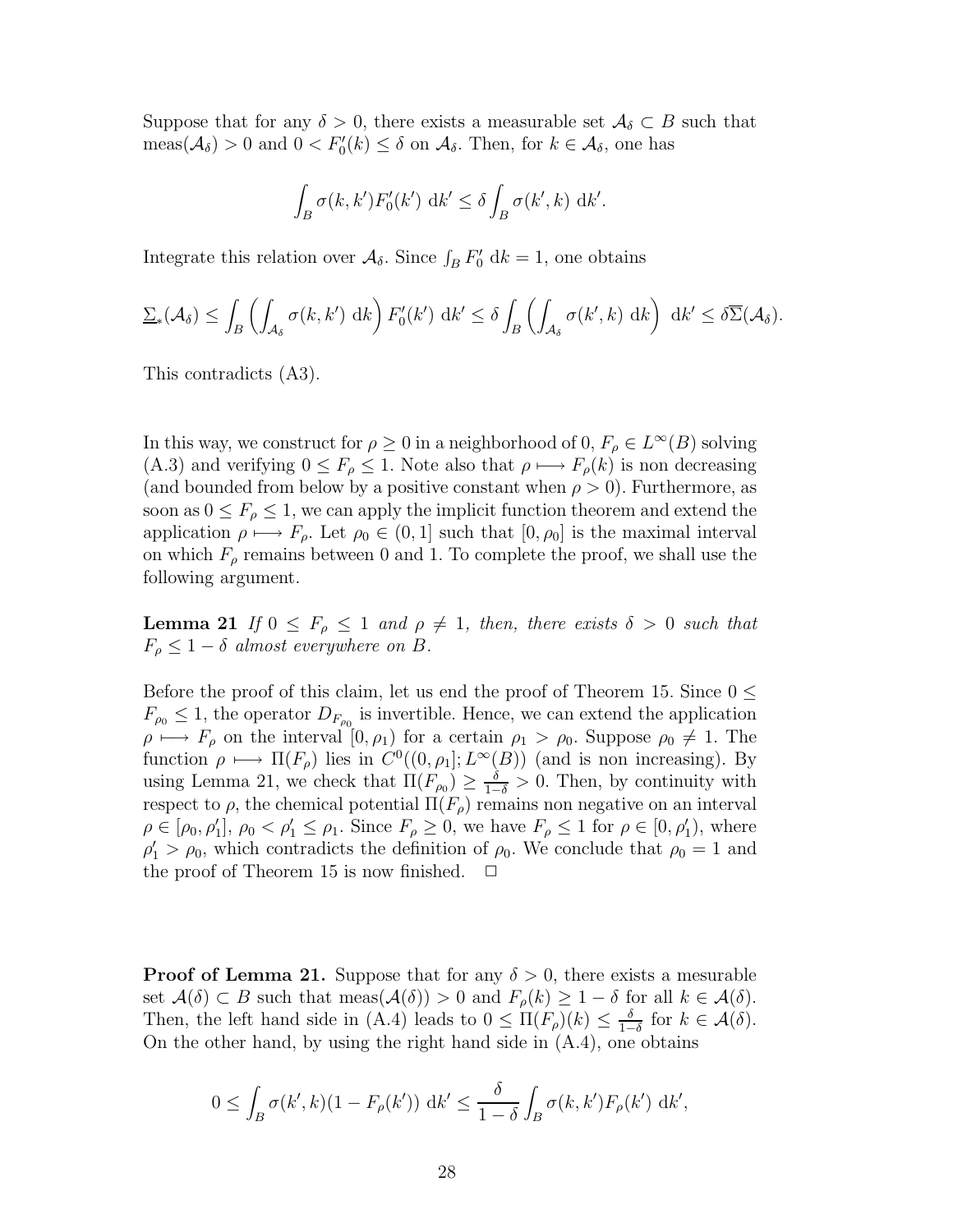still for  $k \in \mathcal{A}(\delta)$ . Integration over  $\mathcal{A}(\delta)$  yields

$$
0 \le \underline{\Sigma}_{*}(\mathcal{A}(\delta))(1-\rho) \le \int_{B} \left( \int_{\mathcal{A}(\delta)} \sigma(k',k) \, dk \right) (1 - F_{\rho})(k')) \, dk' \n\le \frac{\delta}{1-\delta} \int_{B} \left( \int_{\mathcal{A}(\delta)} \sigma(k,k') \, dk \right) F_{\rho}(k') \, dk' \n\le \frac{\delta}{1-\delta} \sum_{k'} (\mathcal{A}(\delta)) \rho.
$$

However, we have supposed meas( $\mathcal{A}(\delta)$ ) > 0; thus (A2) leads to

$$
0 \leq \underline{\sigma}(1-\rho) \leq \frac{\delta\rho}{1-\delta}.
$$

Letting  $\delta$  go to 0, one is led to  $\rho = 1$  which concludes the proof.  $\Box$ 

Regularity of F with respect to  $\rho$ , see Lemma 5 is obtained reasoning by induction on the formulae satisfied by  $\partial_{\rho}^{n} F(\rho)$ . We have  $\int_{B} \partial_{\rho}^{n} F(\rho) d\kappa = 0$ while  $L_{F(\rho)}(\partial_{\rho}^{n}F(\rho))$  equals a term depending on the derivatives of order <  $n. \square$ 

## Acknowledgements

We are gratefully indebted to P. Laurençot and F. Poupaud for their fruitful comments, advices and encouragements.

# References

- [1] N. Ashcroft, N. Mermin, "Solid state physic" Holt, Rinehart and Winston, 1976.
- [2] C. Bardos, R. Santos and R. Sentis, Diffusion approximation and computation of the critical size, Trans. AMS 284 (1984) 617–649.
- [3] P. Degond, Mathematical modelling of microelectronics semiconductor devices, Some current topics on nonlinear conservation laws, in Proceedings of the Morningside Mathematical Center, Beijing, AMS/IP Stud. Adv. Math., 15, Amer. Math. Soc., Providence, RI, 2000, pp. 77–110.
- [4] P. Degond, T. Goudon, F. Poupaud, Diffusion limit for non homogeneous and non-micro-reversibles processes, Indiana Univ. Math. J. 49 (2000) 1175–1198.
- [5] R. Edwards, "Functional analysis, Theory and applications" Dover, 1994.